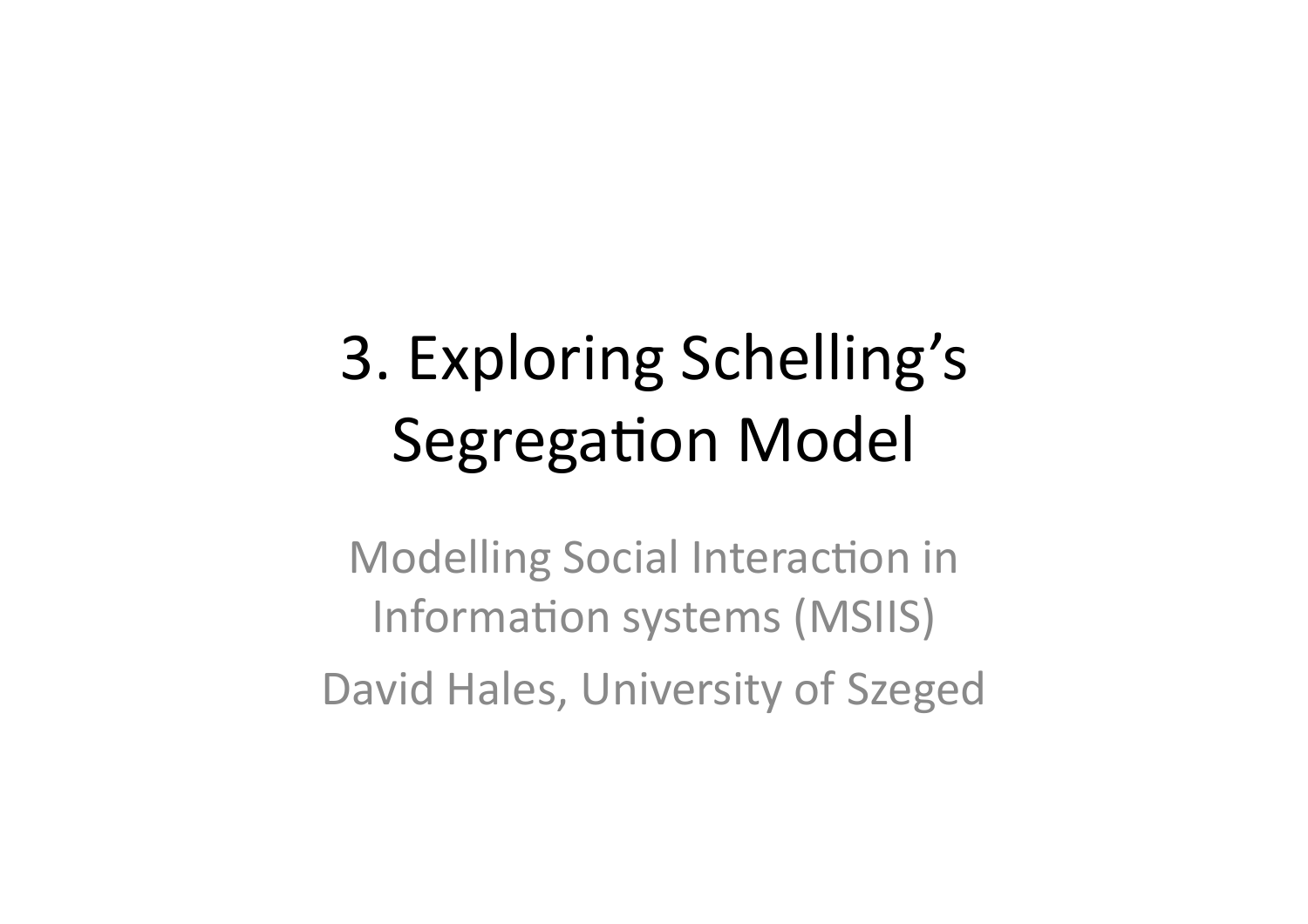#### Recap from last two lectures

- Nature of course (overview)
- Nature of models (many kinds not only prediction)
- Models are used in social science, models are used in computer science
- Social models can use computer simulation
- Can inform / inspire design of algorithms for engineering
- Even simple algorithms sometimes have to be executed and empirically analysed to understand what they do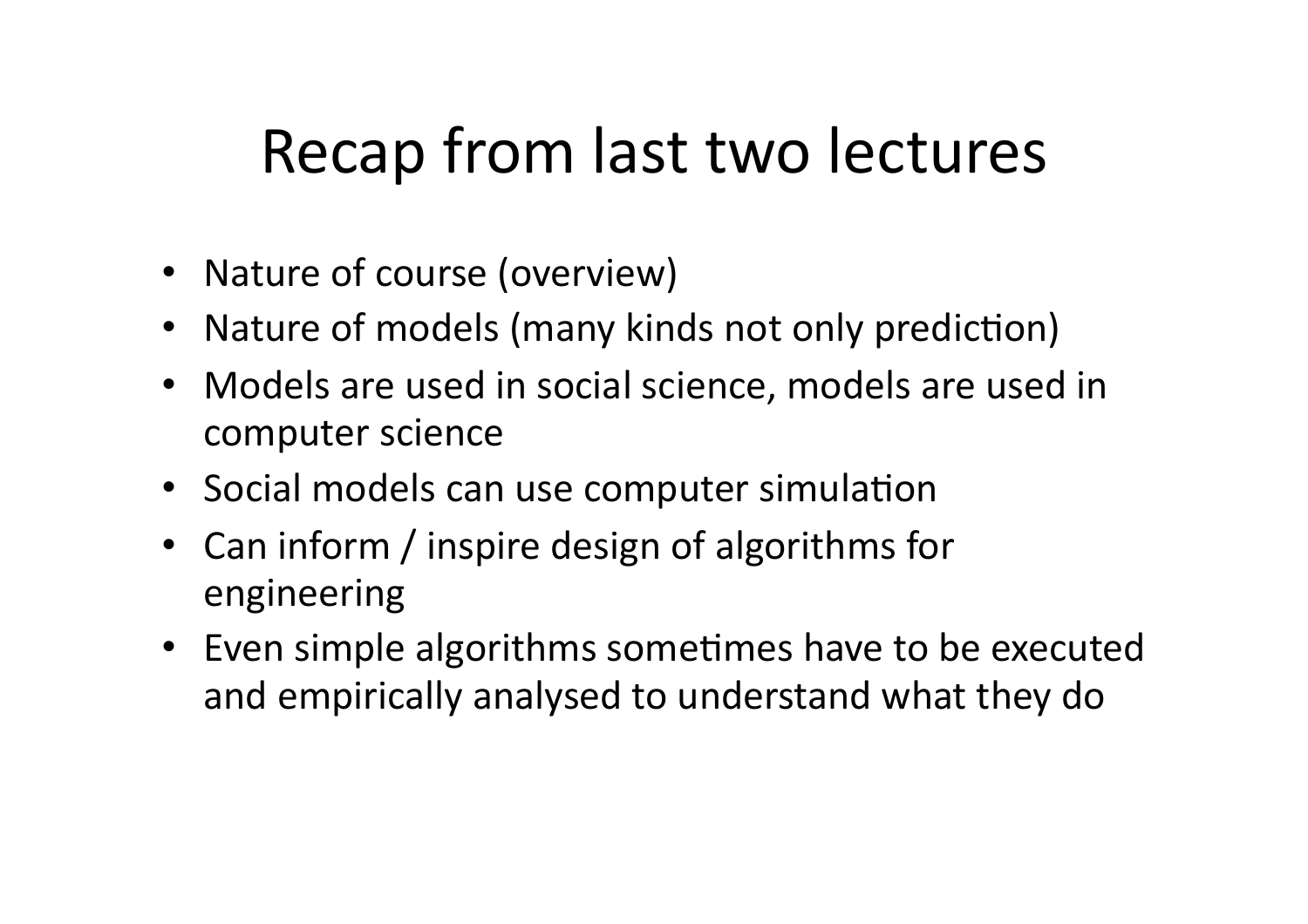# Schelling's Segregation Model

- Thomas Schelling (1971) "Dynamic Models of Segregation"
- Could communities become segregated by race, sex, social class, profession etc.
	- $-$  if no explicit barriers prevent integration
	- $-$  if individuals are tolerant of others
- Explores effects of individual movement (micro interaction) decisions on segregation (emergent macro) outcomes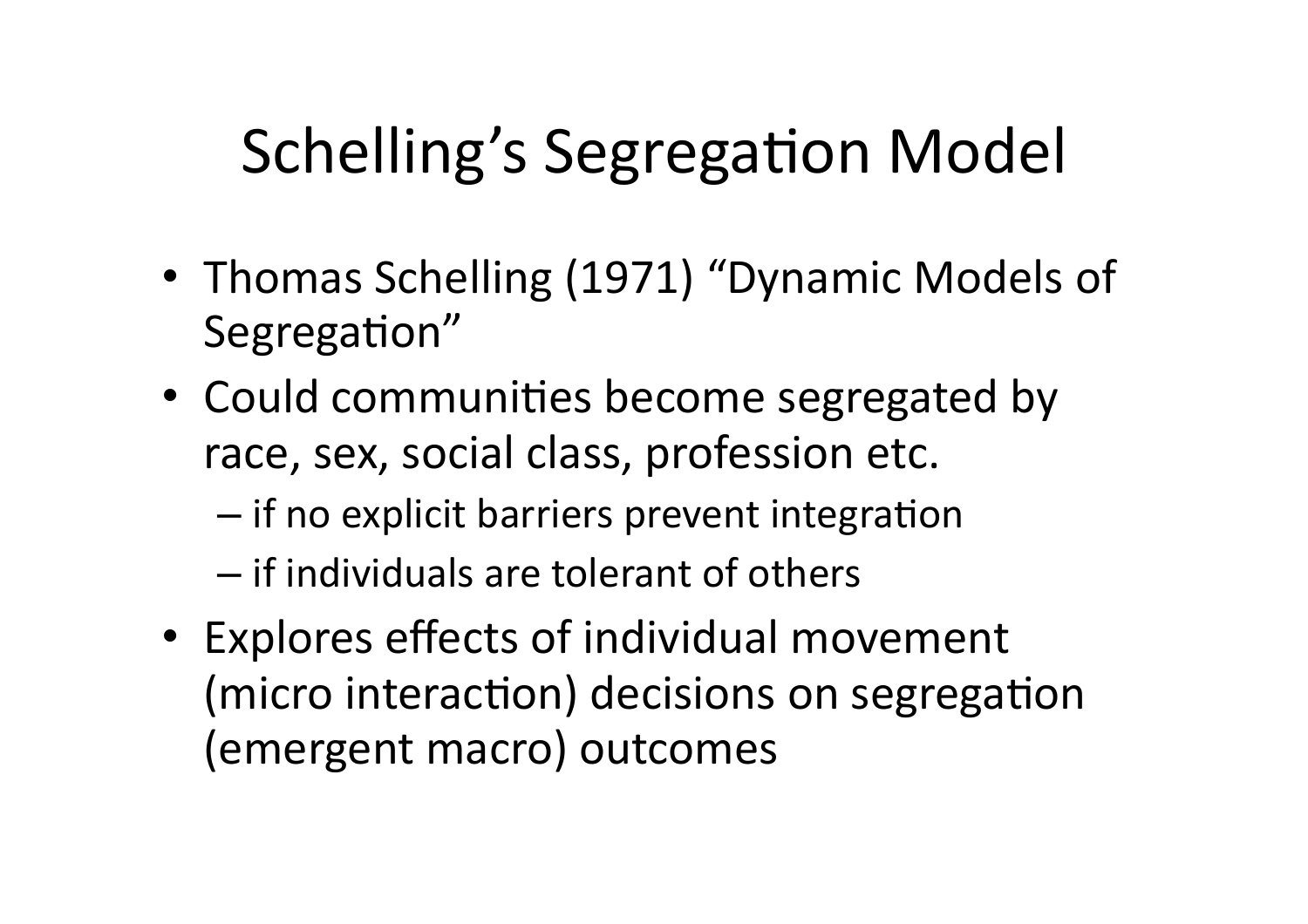- In his paper Schelling describes several variants of his model:
	- $-1D$  version (agents ordered on a line)
	- $-$  2D versions (agents placed on a checkerboard)
	- Generalised group (agents entering or leaving a large group)
- We will focus only on the 2D version here
- Schelling did not use a computer but a checkerboard with coins and did it by hand
- He called it a game of "solitaire"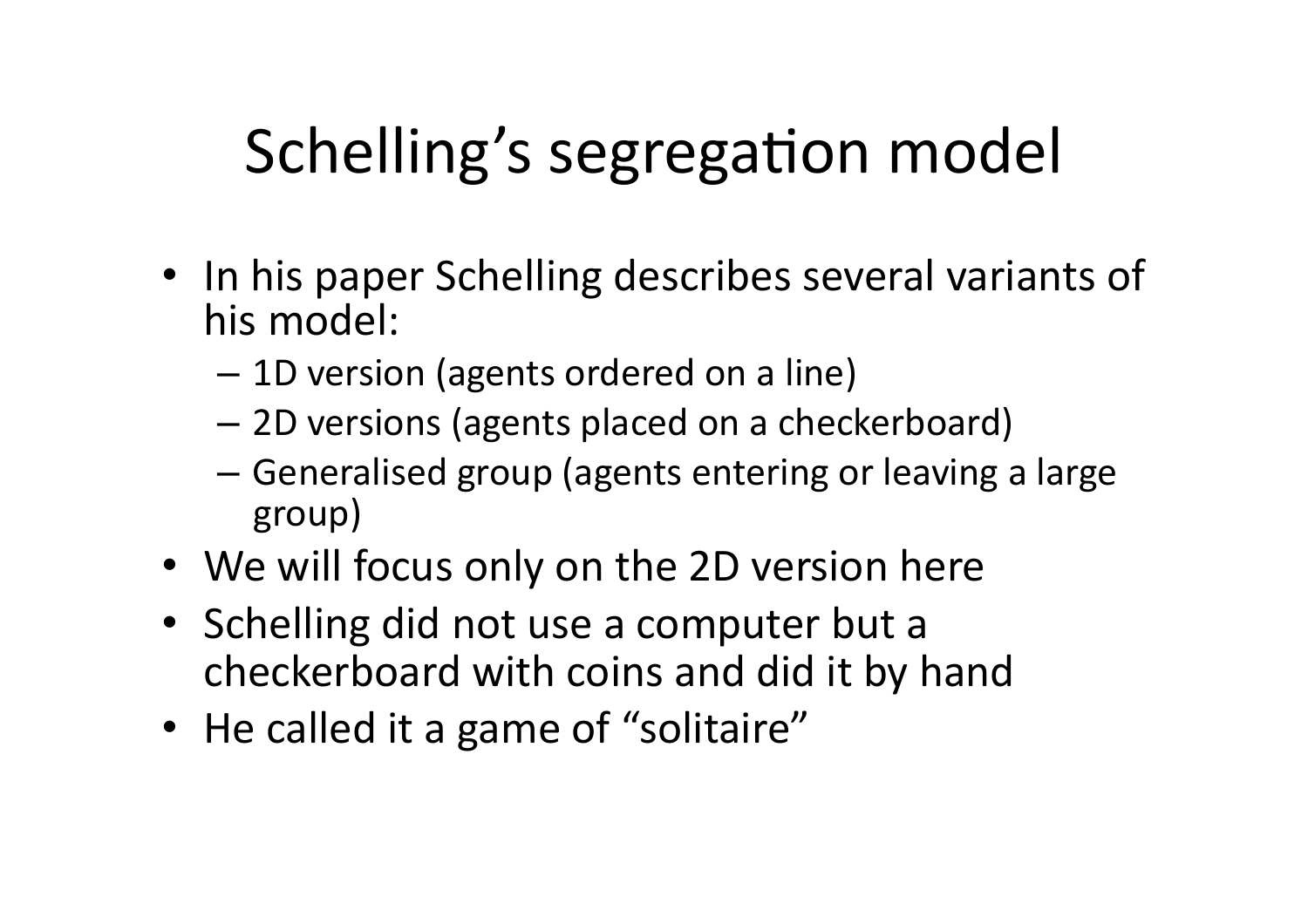- Schelling makes it clear he is talking about segregation in general based on any recognisable attribute and interaction structure
- However he often makes a racial / residential neighbourhood interpretation
- This may have something to do with the political and social background of late sixties USA
- Aside: In is interesting to note the political *background'in'which'social'models'come'about' and'we'will'come'back'to'this'later''*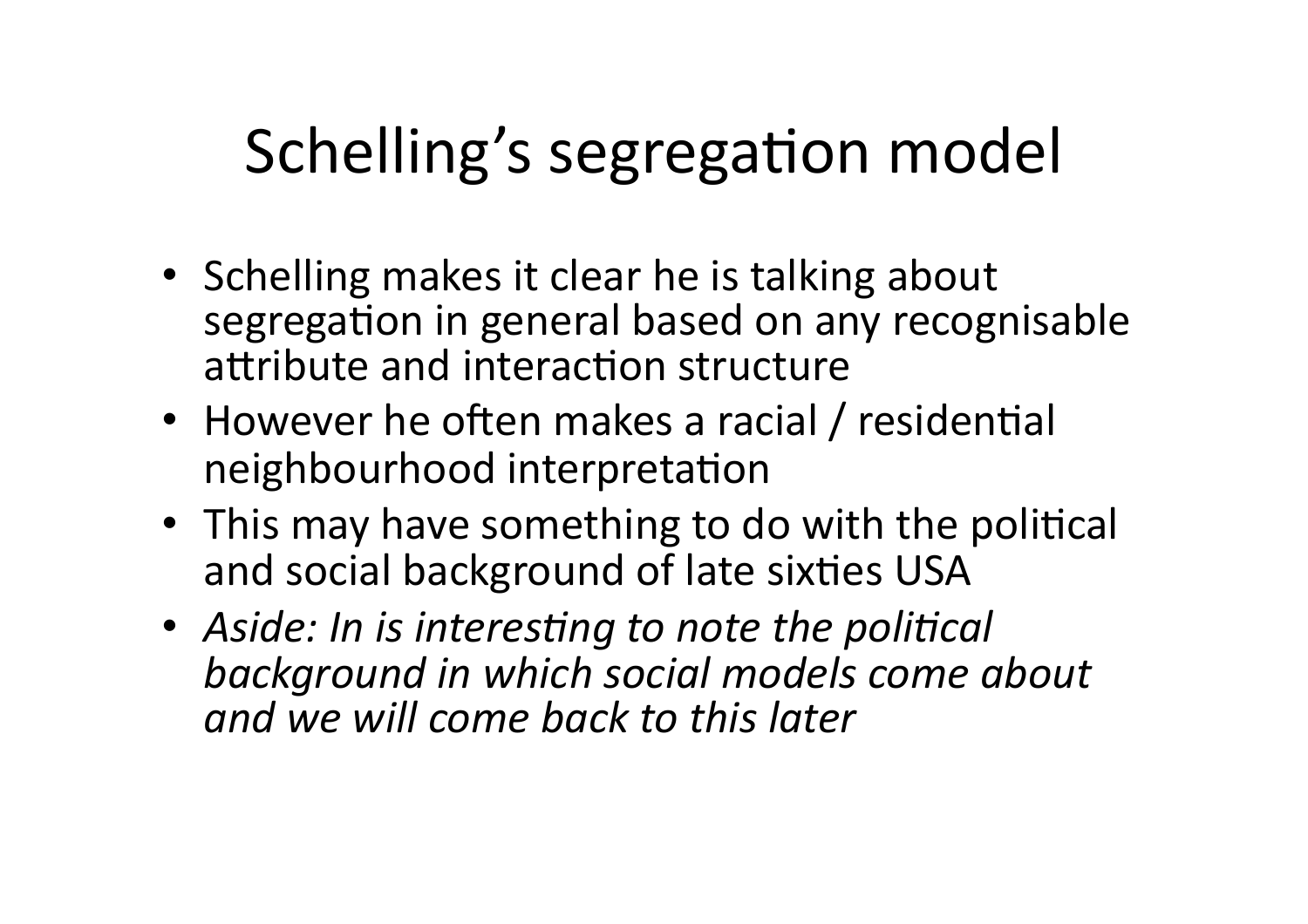- Bounded grid of cells
- Each cell may contain an agent or be empty
- Each agent is one of two colours (say, black or white)
- Neighbourhood of each cell are surrounding 8 cells (the Moore neighbourhood)
- An agent is "satisfied" if at least T% of its neighbours are the same colour
- If <T% of neighbours are same colour then an agent is not satisfied
- Unsatisfied agents try to move to empty locations that satisfy them. Satisfied agents stay where they are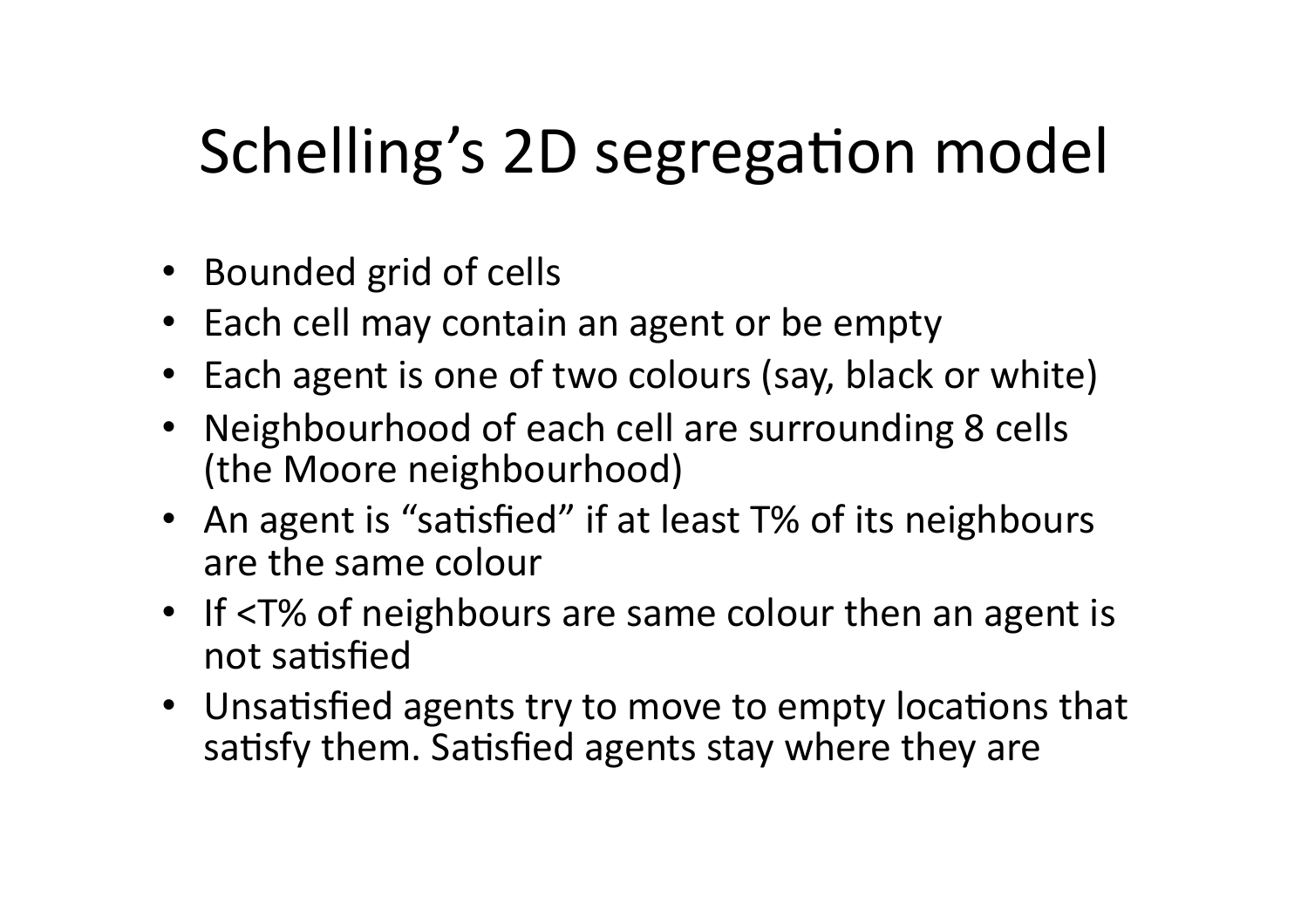- Schelling notes that about 25-30% empty cells allows for enough space for movement
- He considers equal white/black number of agents (69) placed randomly on a  $13 \times 16$  grid
- Initially placing the agents randomly
- By hand he moves the agents until they are all satisfied and an equilibrium is reached
- His movement rule is a little vague but it involves picking up unsatisfied agents and placing them in the nearest empty cell that makes them satisfied
- He shows pictures of some example start and end configurations and discusses them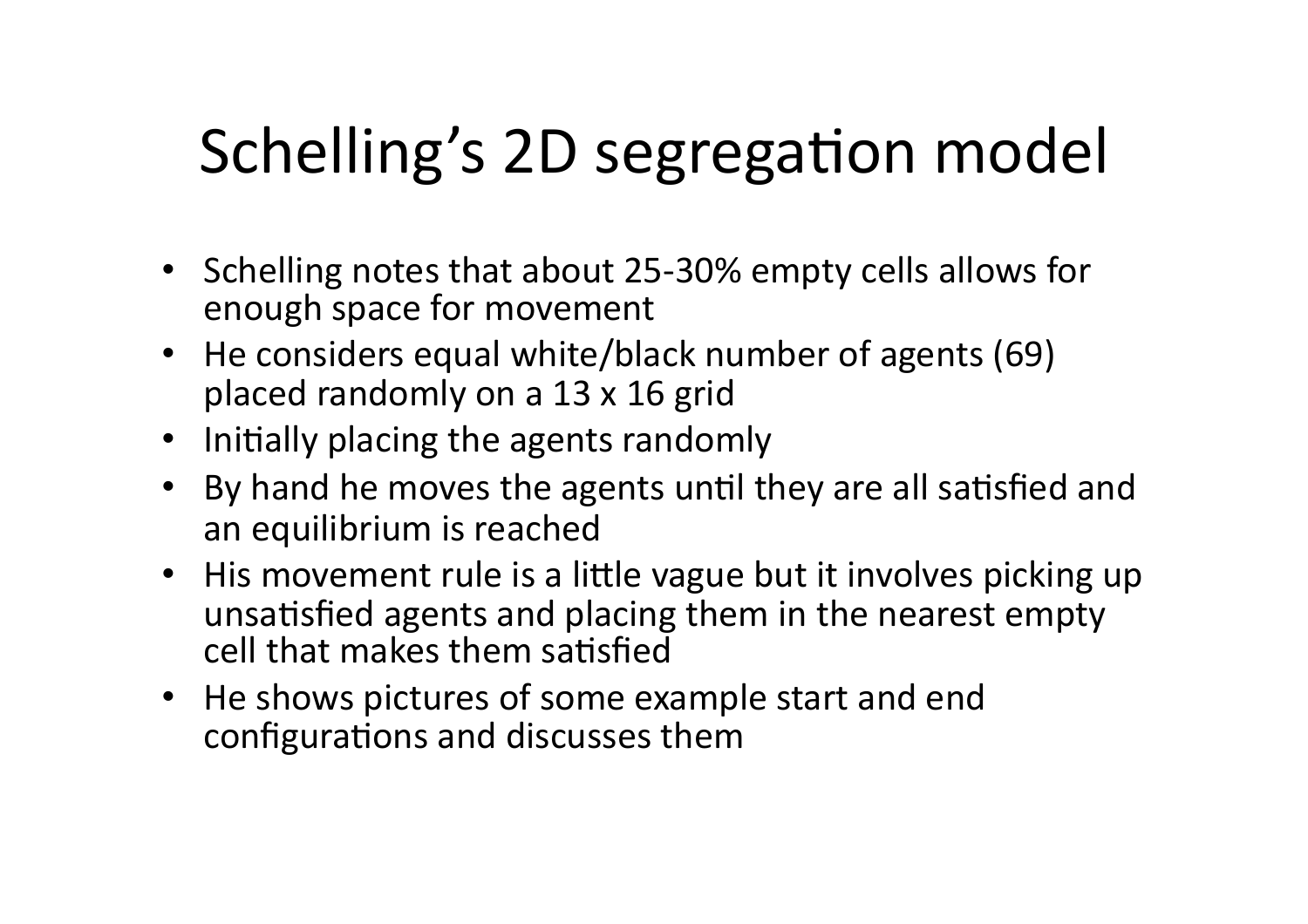- He finds that with T between 35% to 50% an equilibrium is reached producing high segregation
- With  $T \le 30\%$  much less segregation is found
- He measures segregation by calculating ave% of agents neighbours that are same colour
- He states he can not do enough simulations by hand to generalise but uses experiments to inform hypotheses
- He also explores varying other parameters such as different proportions of colours and different T values for different colours
- We will not consider these latter aspects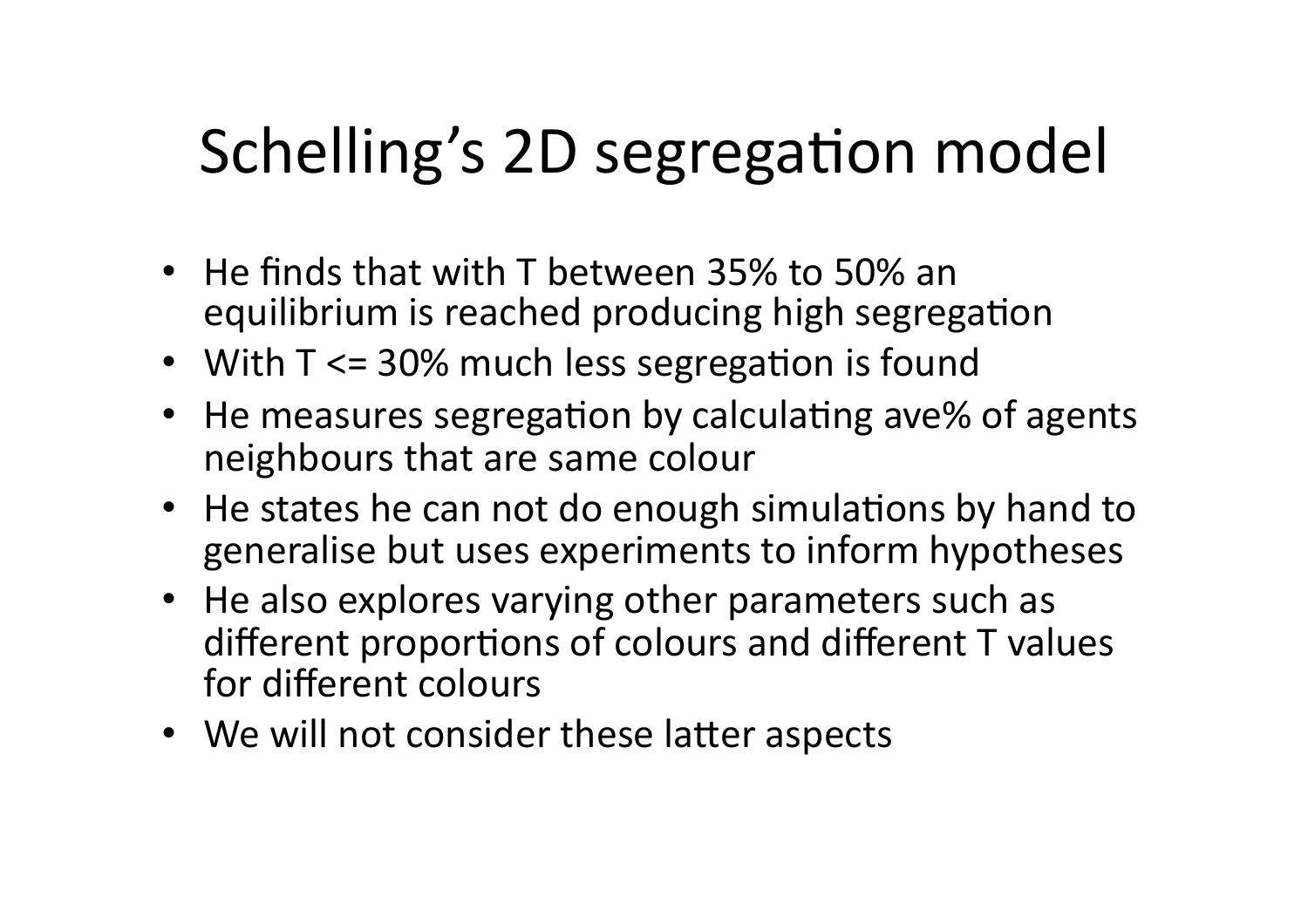- Schelling observes:
	- $-$  Even comparatively "tolerant" agents (say T=35%) can produce high segregation
	- $-$  This means that if agents don't want to be in a significant minority  $\Rightarrow$  high segregation
	- $-$  Playing around with coins on a checkerboard produced counter-intuitive insights
	- Others can reproduce Schelling's results (in about 10 minutes with paper and coins)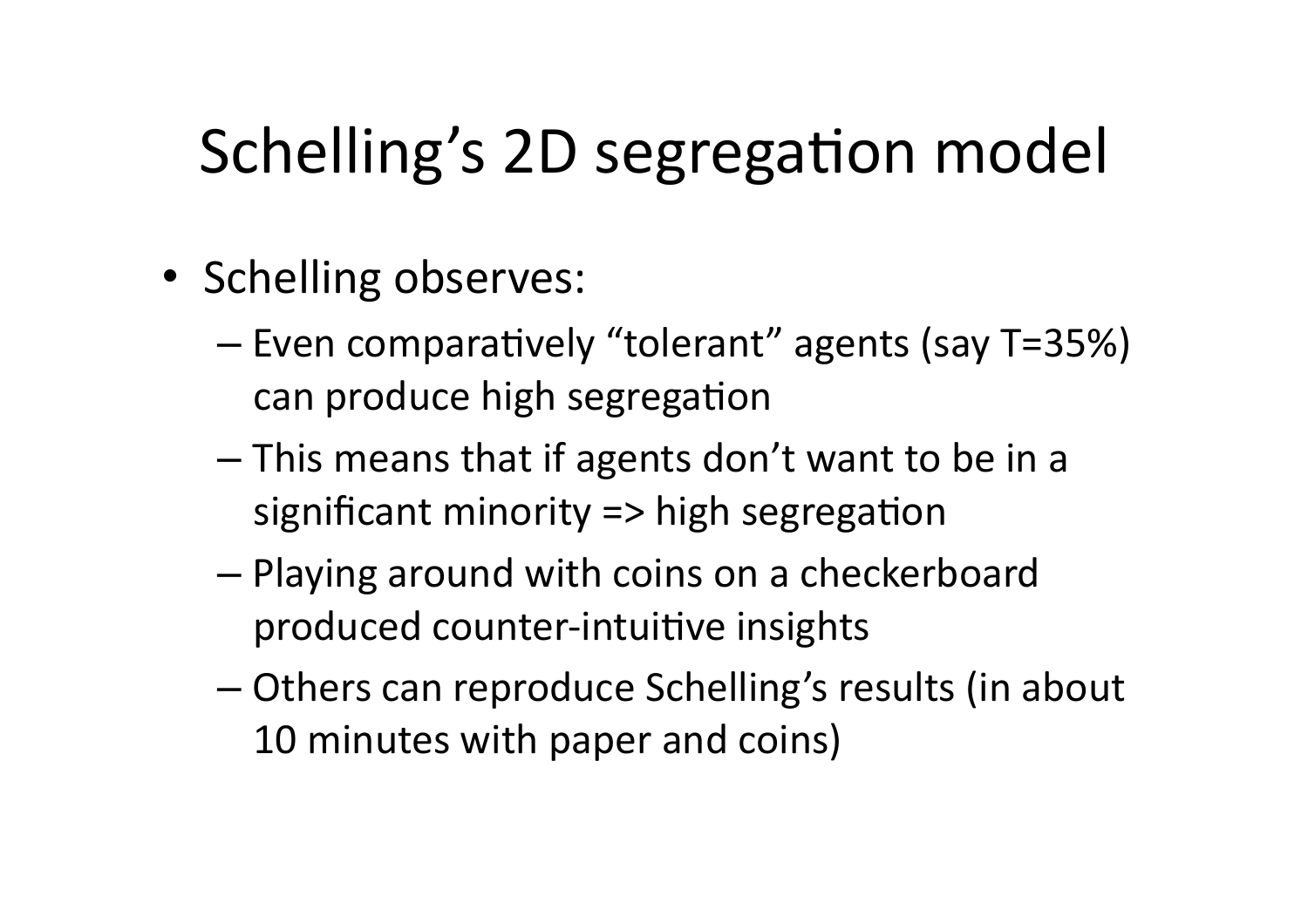## Computer simulation

- Schelling's model is simple
- Easy to reproduce using any computer language: a 2D array of bits, a loop that keeps moving unsatisfied agents
- Simple is good remember "KISS"
- NetLogo comes with a built-in version of Schelling's segregation model
- We will look at this and do some experiments with it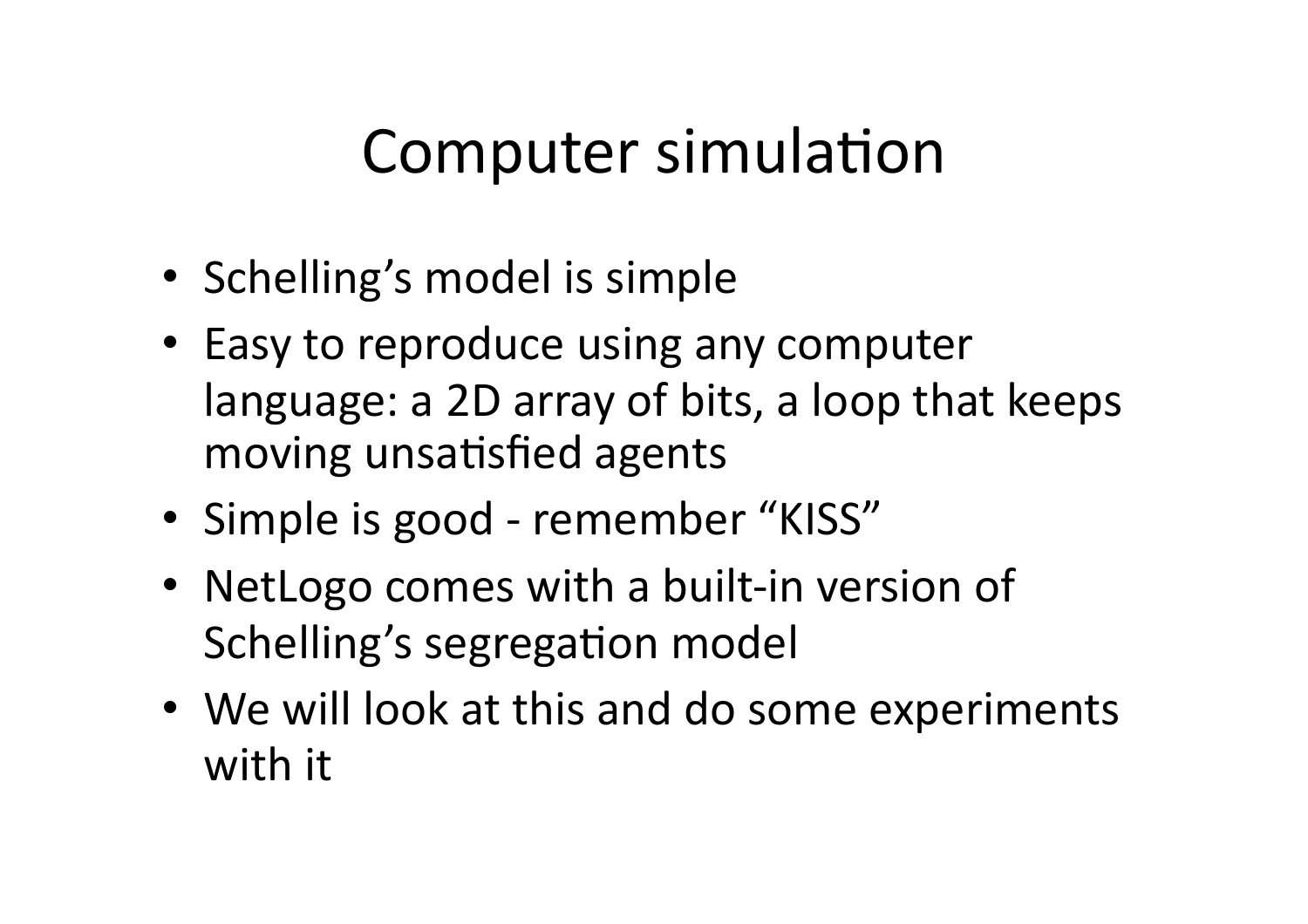# NetLogo segregation model

- File>models library/social science/segregation
- Two input parameters: number of agents, T%
- Three output windows:
	- $-$  percent similar time series (segregation measure)
	- $-$  percent unhappy (not satisfied) time series
	- $-$  2D grid showing red & green agents
- To run first click "setup" button then "go" button
- Simulation stops when all agents satisfied or go button is pressed again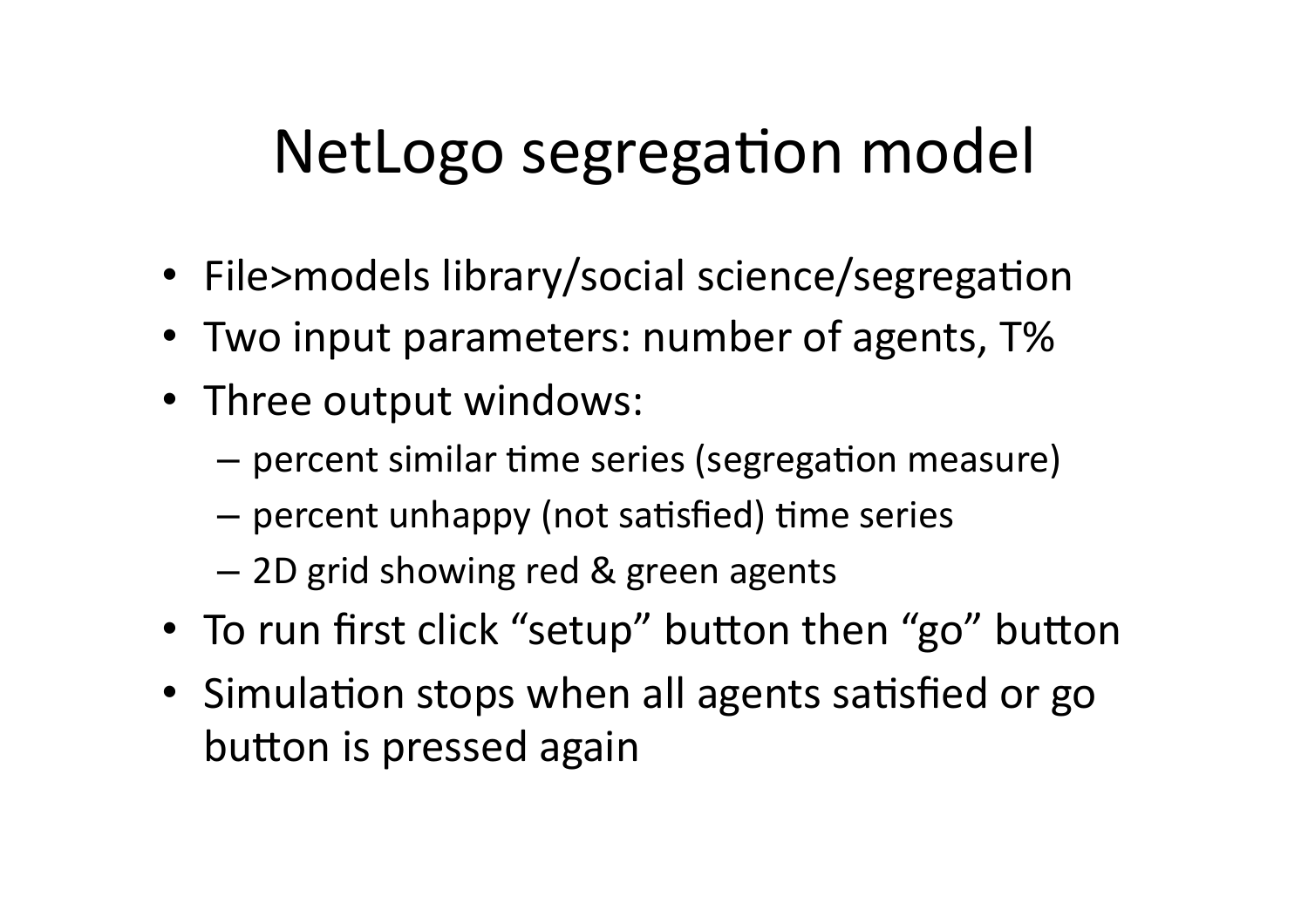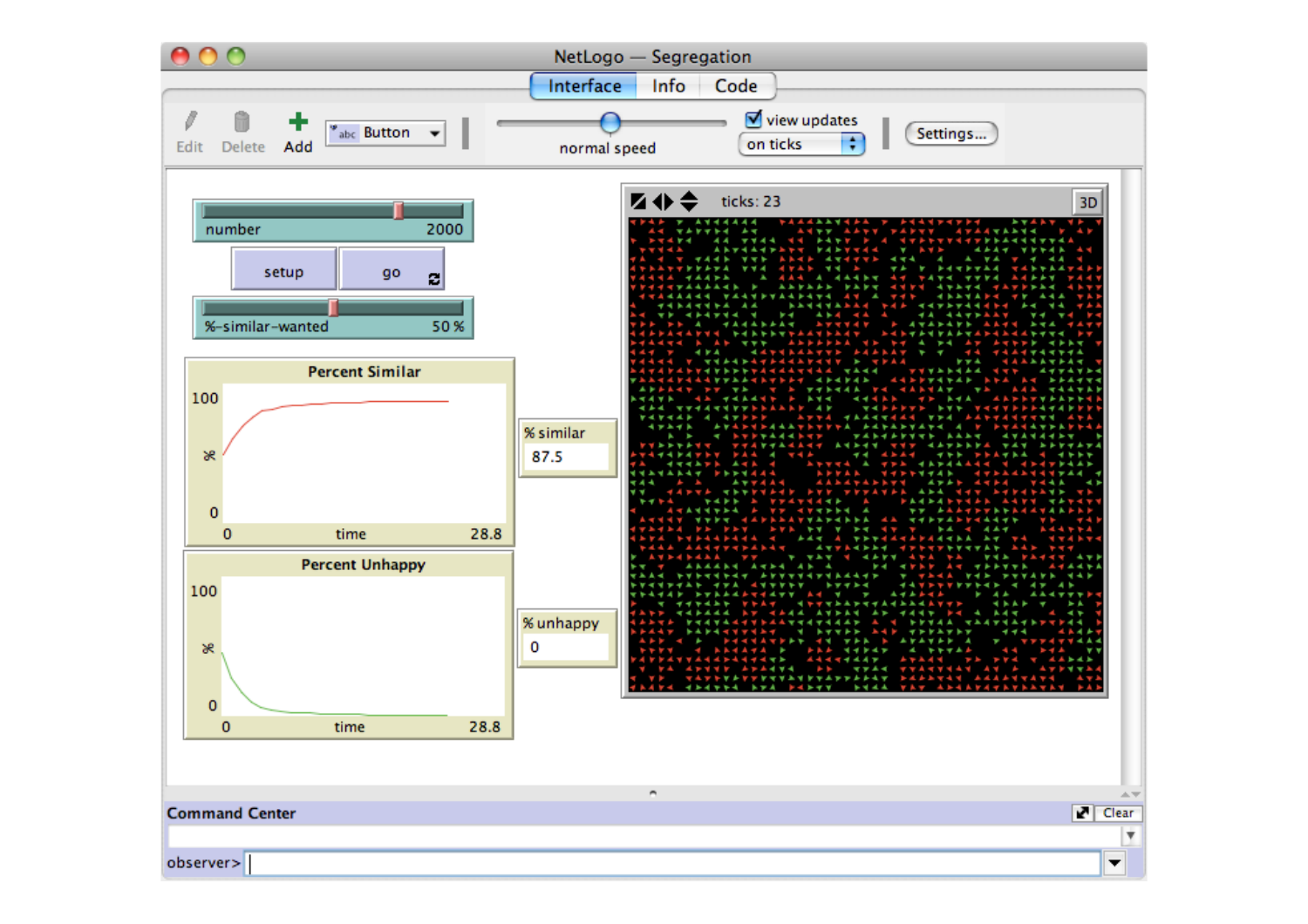## NetLogo implementation

- $51 \times 51$  grid (wrapped) = 2601 cells (called patches)
- Agents (called turtles) placed on random patches. Divided between colours randomly
- For each cycle:
	- $-$  If all turtles are happy then stop simulation
	- $-$  Else move all unhappy turtles
- Movement rule (a random walk):
	- $-$  Repeat
		- $\cdot$  Point turtle in random direction
		- Move forward a small random distance
	- $-$  Until empty cell found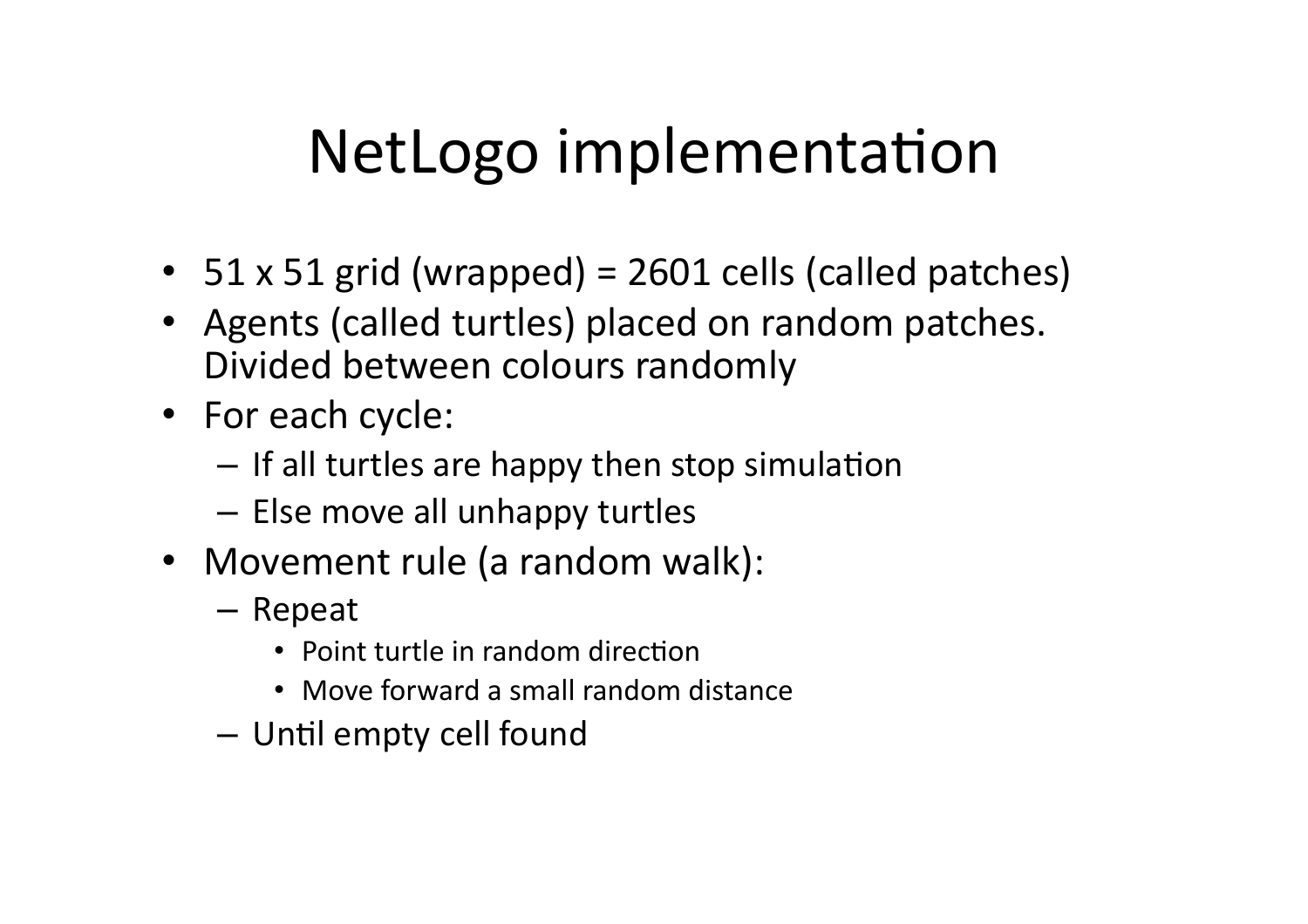# Playing with the model

- Playing with the model:
	- $-$  The T value (%-similar-wanted) slider can be moved during a simulation run
	- $-$  However to change number of agents the setup button needs to be pressed to re-initialise the population
	- $-$  Commenting out the stop condition in the code means the simulation keeps running making it easier to play with T value while running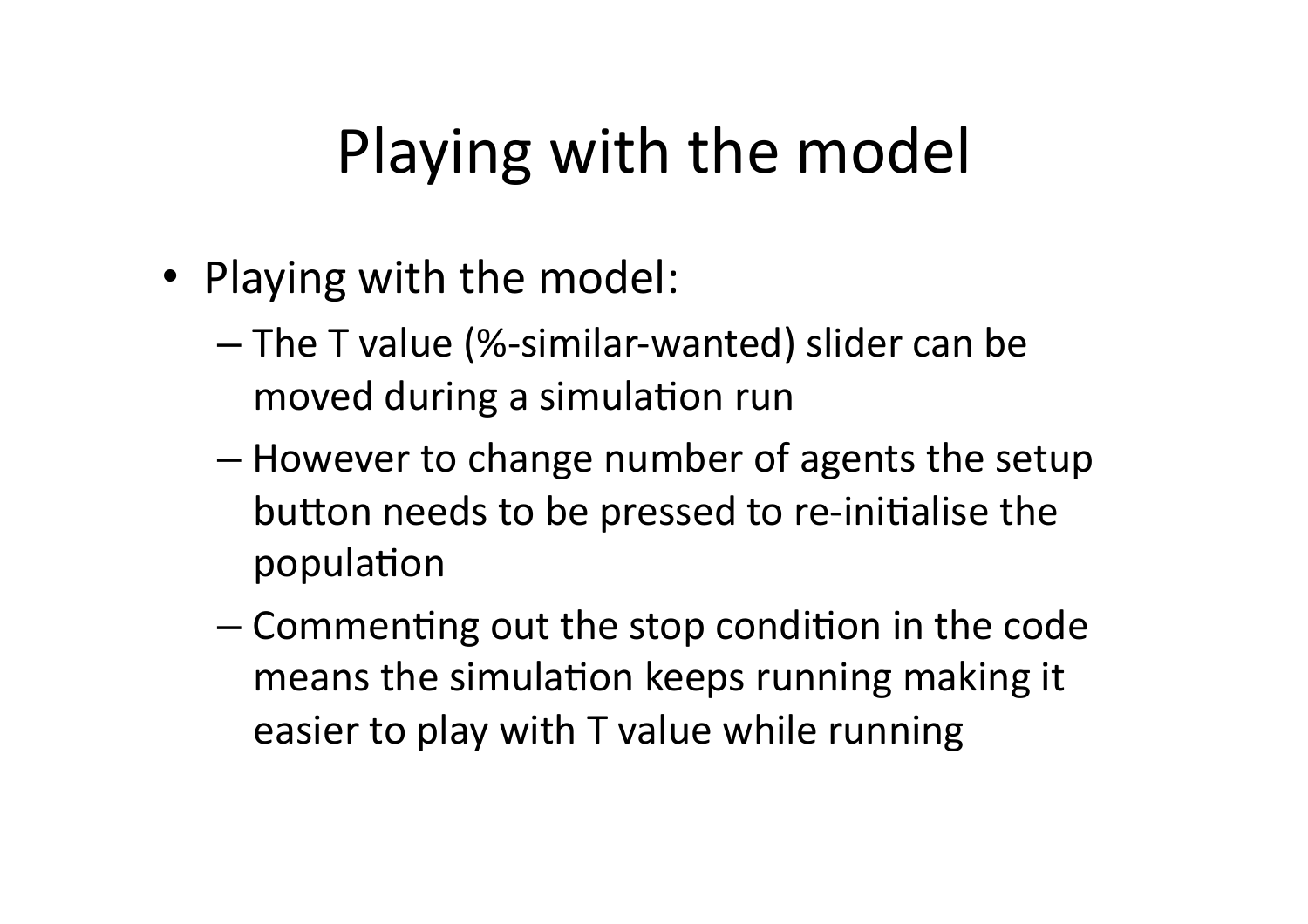#### Observations

- With default value  $N=2000$ :
	- $-$  T < 20% tends to produce %similar < 60%
	- $T > 30\%$  tends to produce %similar  $> 70\%$
	- $T$  > 80% things never seem to stabilise
	- $T < 75\%$  things seem to stabilise quickly
- To get an idea of how T affects %similar (segregation) and %unhappy (stability) we need to do a systematic set of simulation runs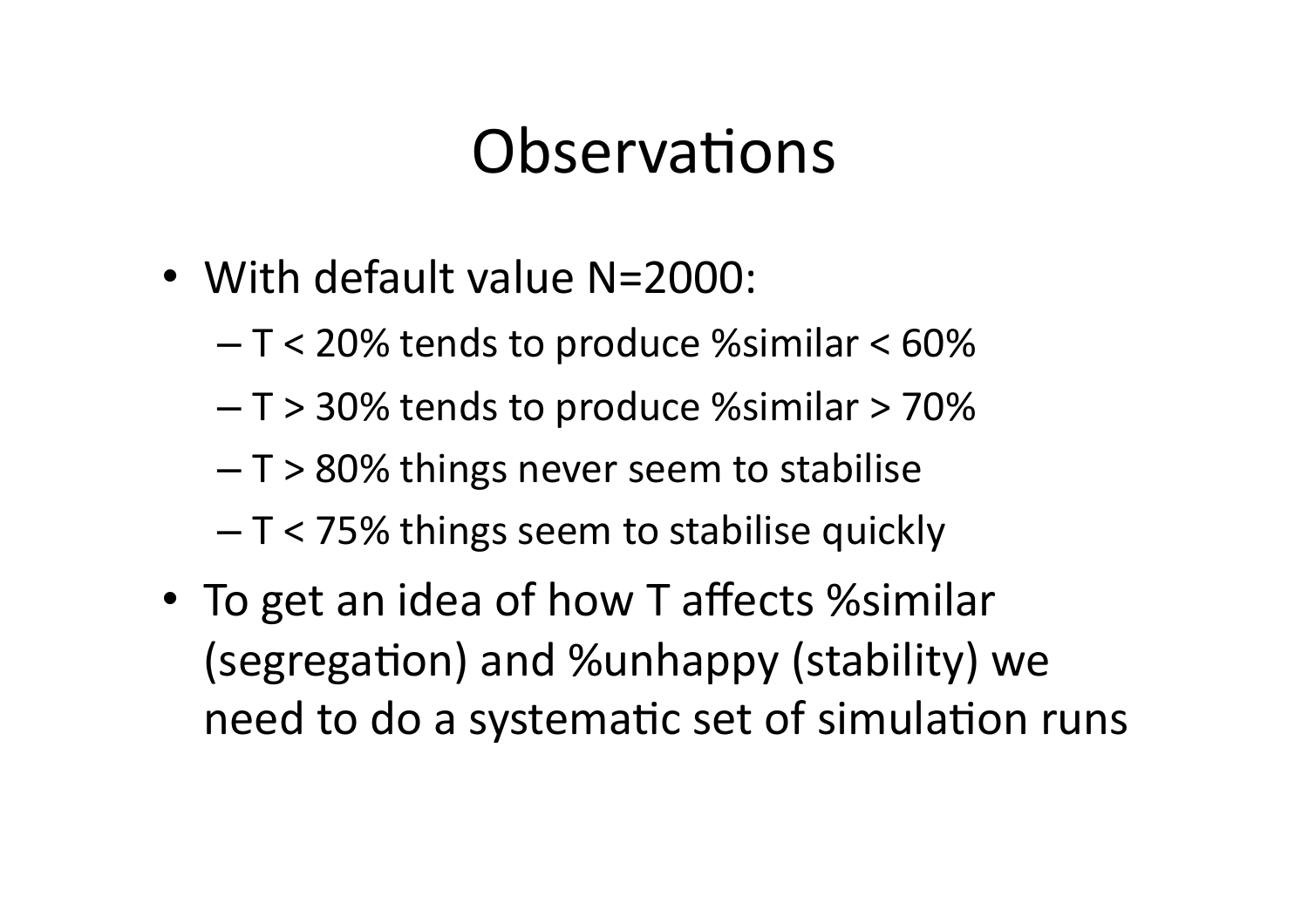#### Systematic scan of T

- Usefully, NetLogo has a built-in tool called "BehaviourSpace" that automates systematic sets of runs, writing results to a CSV file
- We can then take the results file and visualise it using some statistical application
- If the sim. was in some other language we would do this by having a loop that changed the  $T$  parameter and ran the sim. Outputting results to a file
- Such a scan is often called a "sensitivity analysis" of model since we determine how sensitive outputs are to some input parameter (or set of parameters)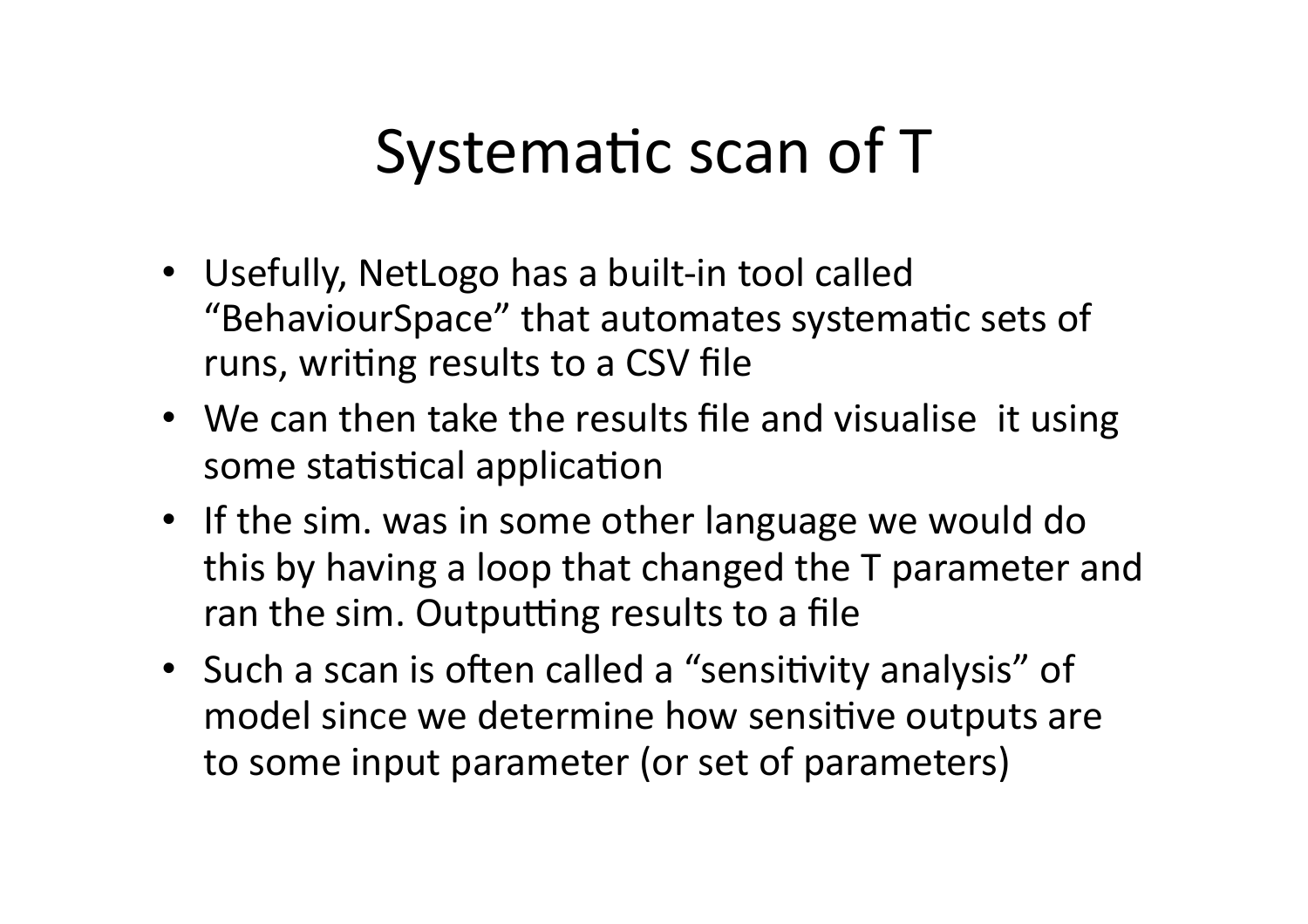#### Systematic scan of T

- Since the model is not deterministic (it uses random numbers) it is wise to perform a number of runs for each value of  $T$
- Since runs with high values of T never stop we need to put a cut-off at some number of steps
- We will do a scan of:
	- $-$  T values from 0..100 in increments of 1.
	- $-$  For each T value do 10 runs
	- Terminate any run at step 500 if it has not already terminated
	- $-$  Report %unhappy, %similar for each run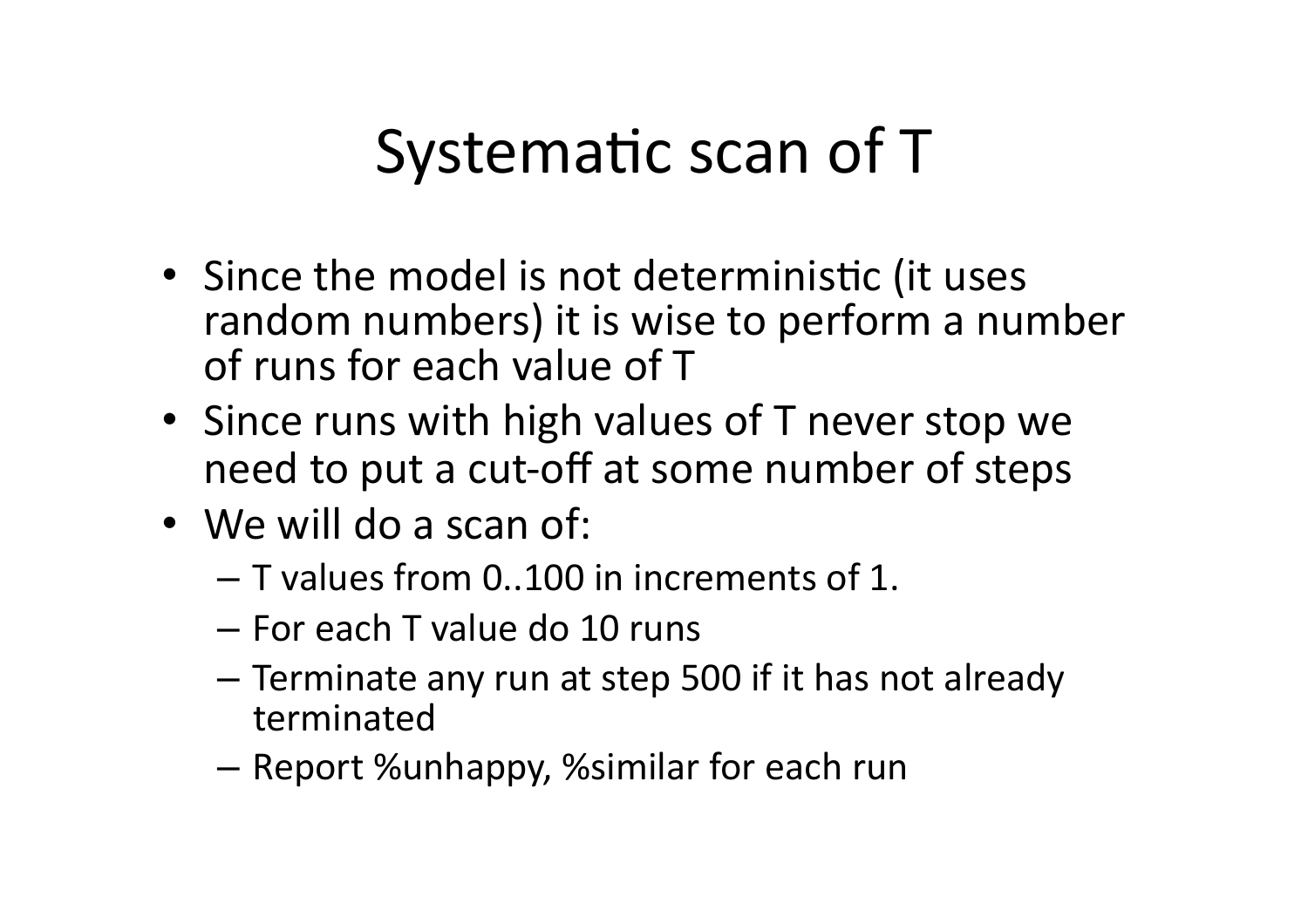A NetLogo "experiment" defined under Tools>BehaviorSpace for the Segregation model.

It takes quite a while to run on a standard laptop (NetLogo is slow) but can take advantage of multiple cores on bigger machines

Since NetLogo is written in Java you can easily run experiments on servers without recompiling. "see headless"

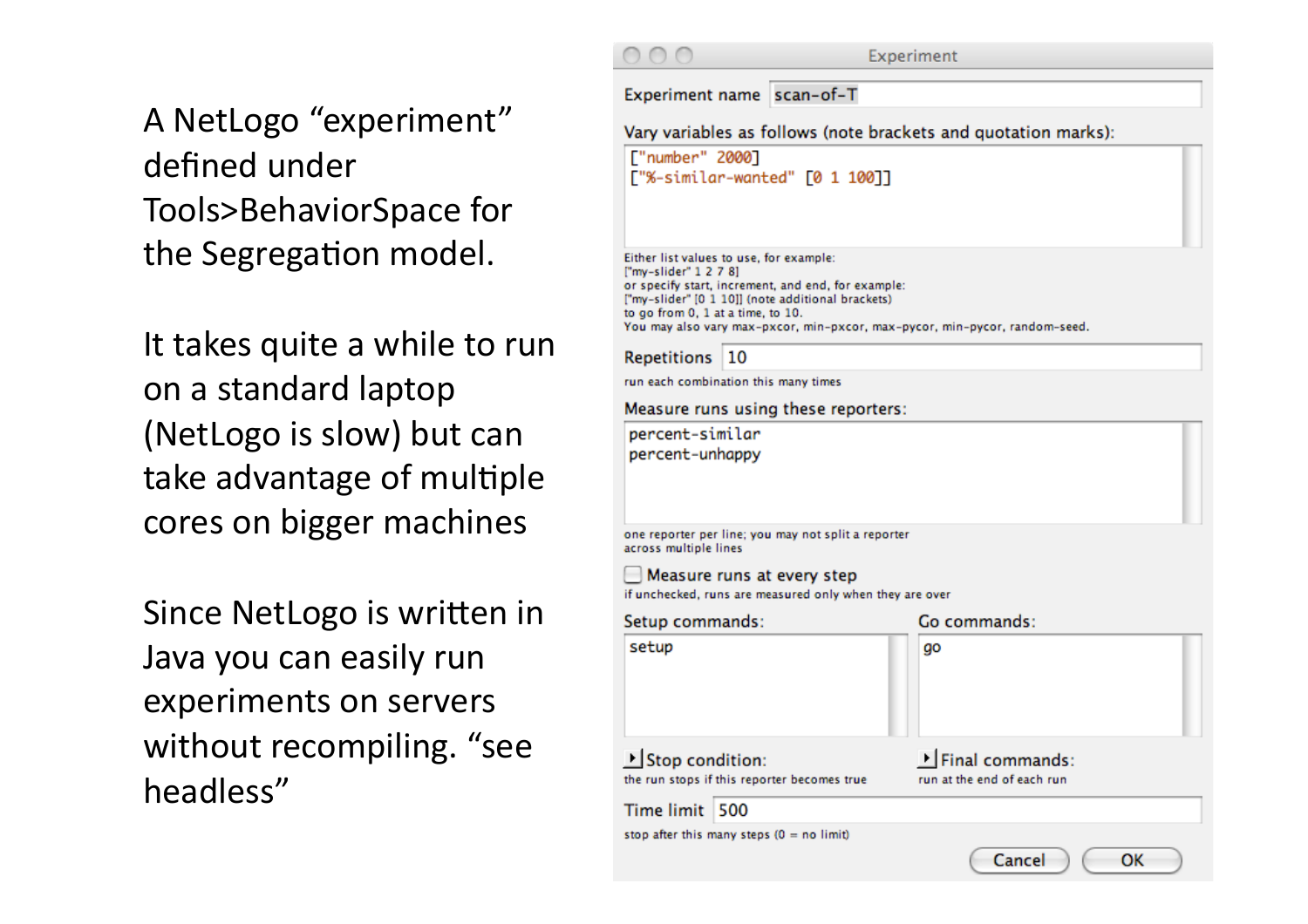#### Systematic scan of T - result



 $T$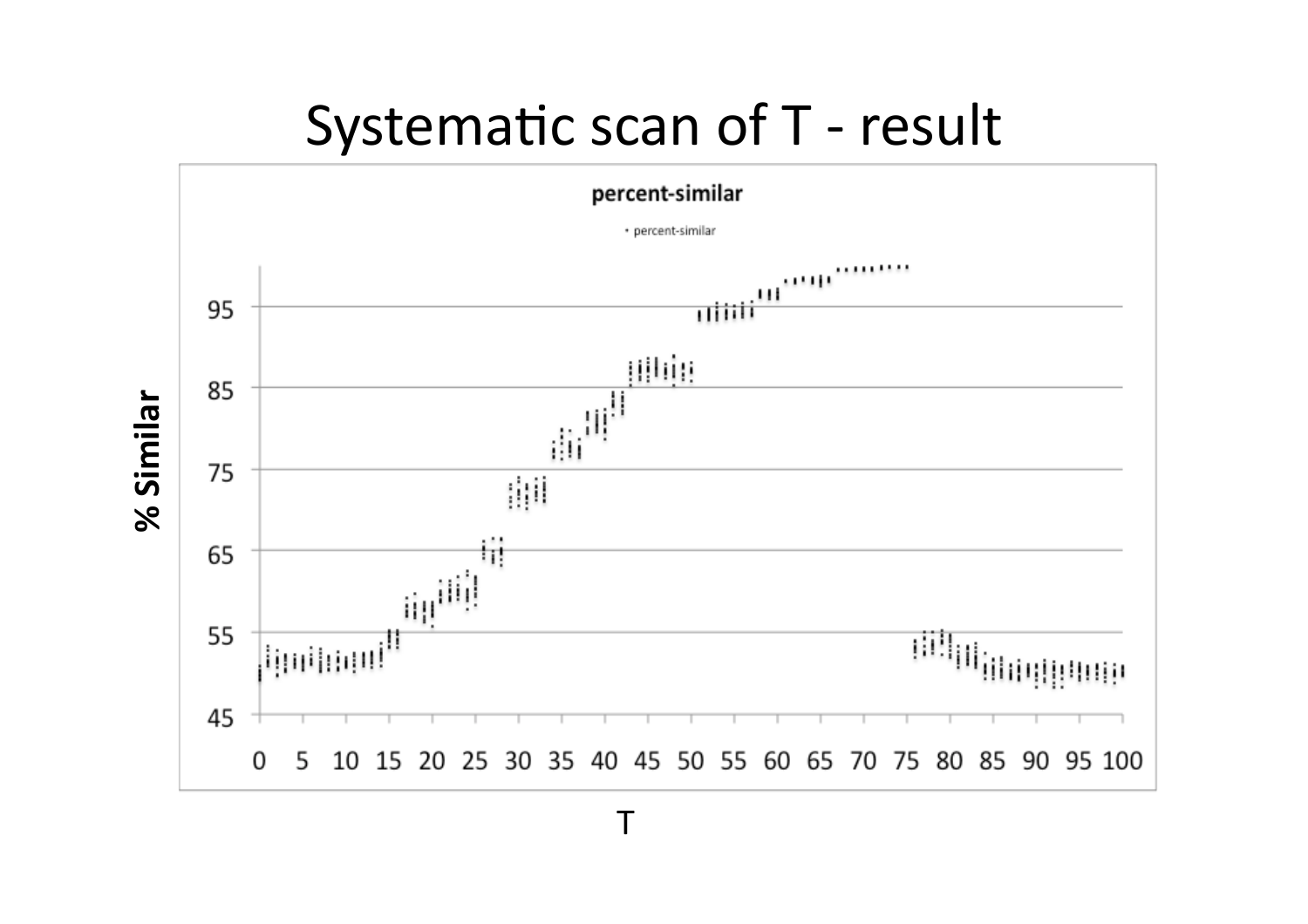#### Results – what have we found?

- Schelling's observations about the model appear basically sound (not bad for a guy with a bunch of coins and checkerboard in 1969!)
- Non-linear relationship between T and segregation
- With  $T > 75%$  no stability emerges which actually leads to lower segregation due to very low satisfaction levels and constant moving  $\Rightarrow$  random
- We could of course explore other parameters such as number of agents, neighbourhood size, proportion of agent colours, distributions of satisfaction functions, more than 2 agent colours etc.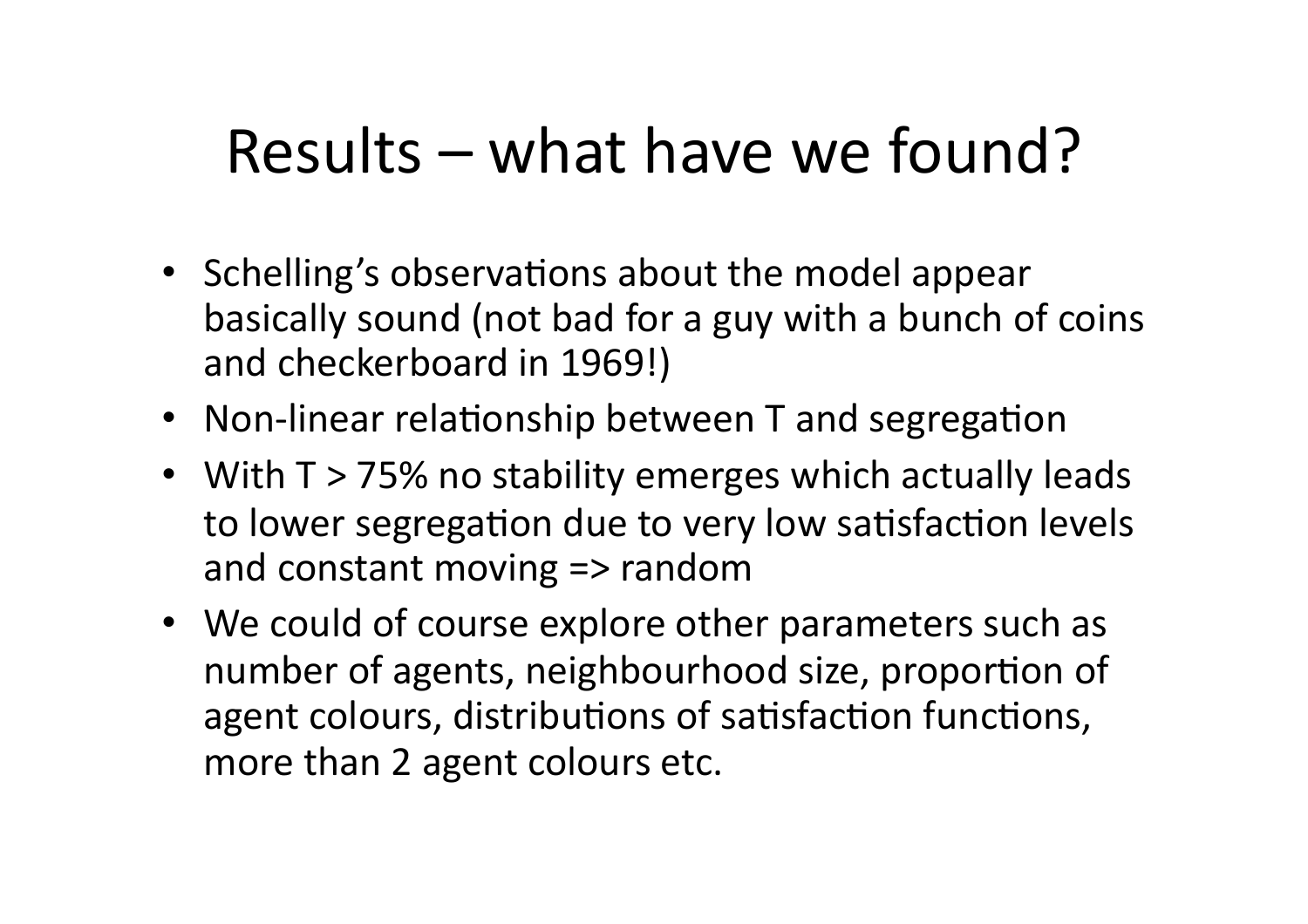#### What does it mean?

- The results from the simulations are logical deductions from the assumptions of the model (they are facts)
- Interpretations of the model related to the real world are speculative, hypotheses, hunches
- The model is a thought experiment giving a qualitative rather than quantitative result:
	- $-$  Even tolerant individuals, given freedom of movement, can lead to highly segregated outcomes
	- $-$  Individuals may get a macro outcome that is not what they appear to desire at a micro level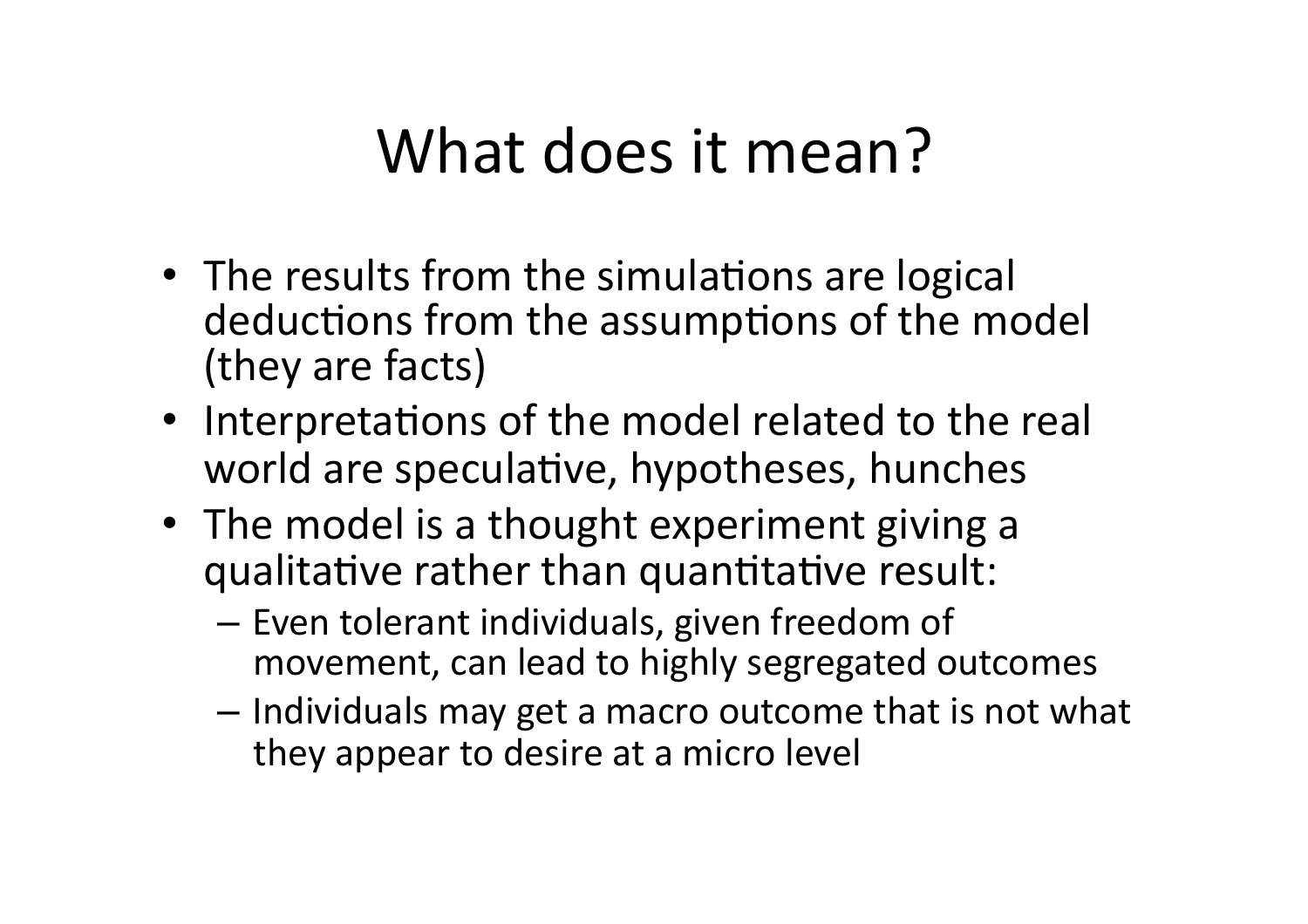## What does it mean?

- The model does not "prove" anything about real world segregation
- It demonstrates an abstract mechanism that produces a counter-intuitive result
- It challenges the assumption that high segregation *must* be because individuals are highly intolerant
- By making a computer model we formally specify the assumptions and allow for rigorous comparison of different variants
- We also communicate it very clearly and formally. There is no vagueness allowed in a computer model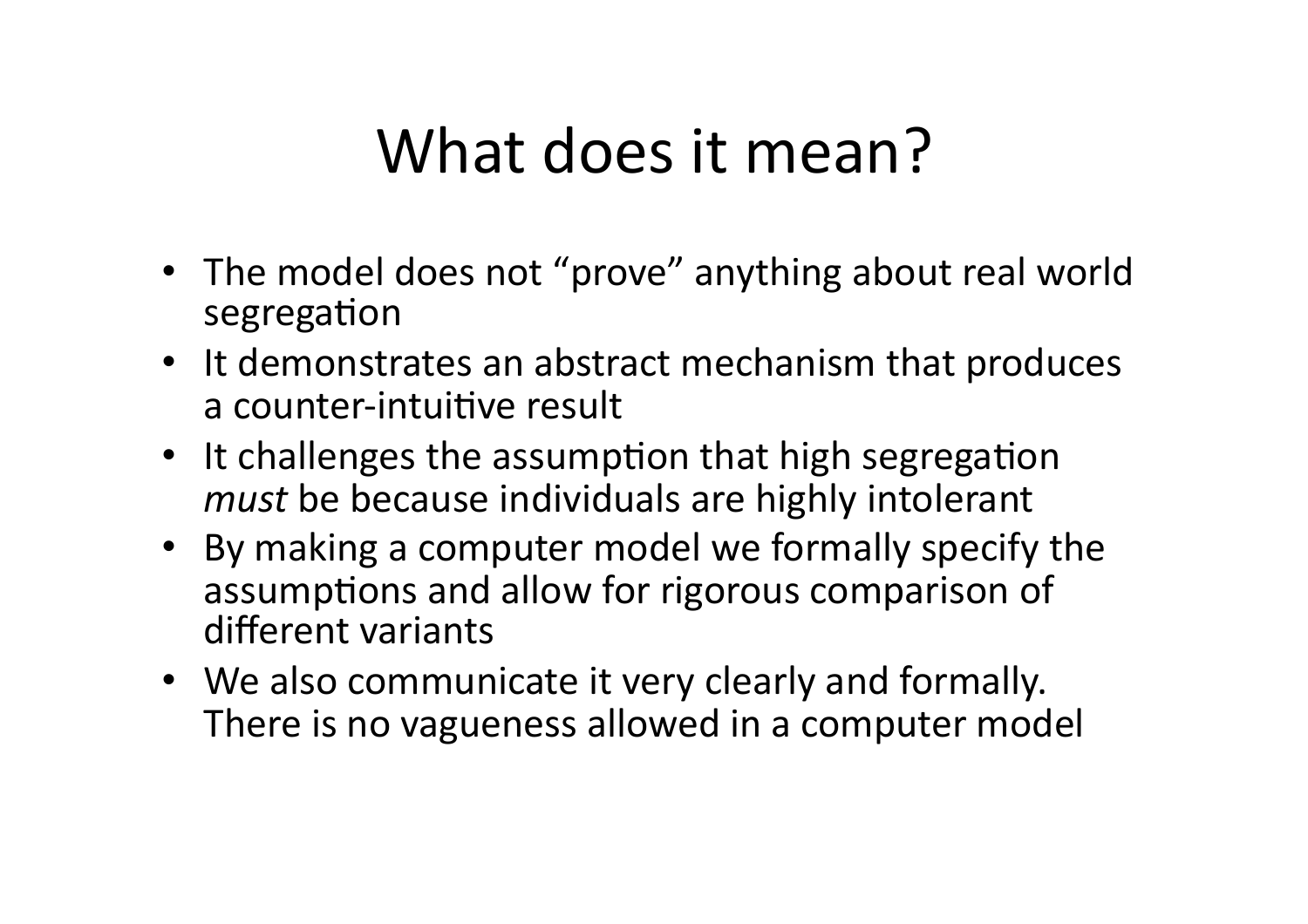## Caveats and dangers (my opinion)

- Schelling's model is very widely cited
- I've seen statements like:
	- $-$  Schelling's model explains racial segregation
	- Schelling proved that segregation emerges from individual behaviour#
- But this is over claiming what the model teaches us
- Some try to map the model onto actual segregation patterns – which is interesting but potentially misguided
- The danger is that if some "fit" can be found then people will believe that they have explained the actual segregation
- See: Hatna and Benenson (2012) The Schelling Model of Ethnic Residential Dynamics http://jasss.soc.surrey.ac.uk/  $15/1/6$ .html (empirical - Jew and Arab residential in Israel)
- Interesting paper read intro / conclusion.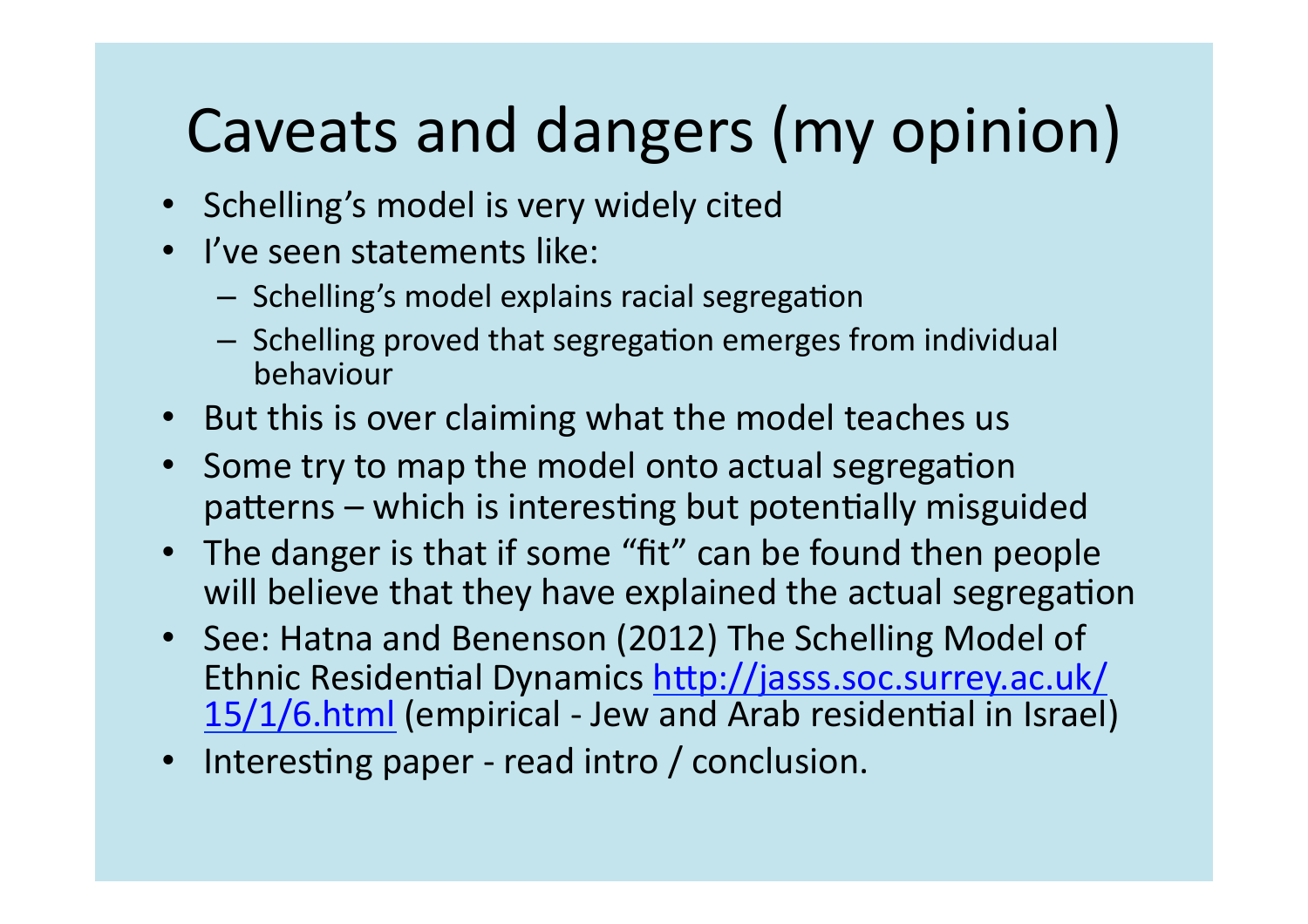#### Caveats and dangers (my opinion)

- Some believe that using formal models means that social science becomes "scientific" and not "ideological" or "political" (see "Scientism")
- But any model contains assumptions that are ideological and political *even* if those working with the model are not aware of it
- For example, the Schelling model:
	- focuses only on individual preferences and behaviour
	- Ignores history, wealth, social norms, culture etc.
- Consider the specific cultural and ideological norms related to race in late 60's USA in which Schelling was working.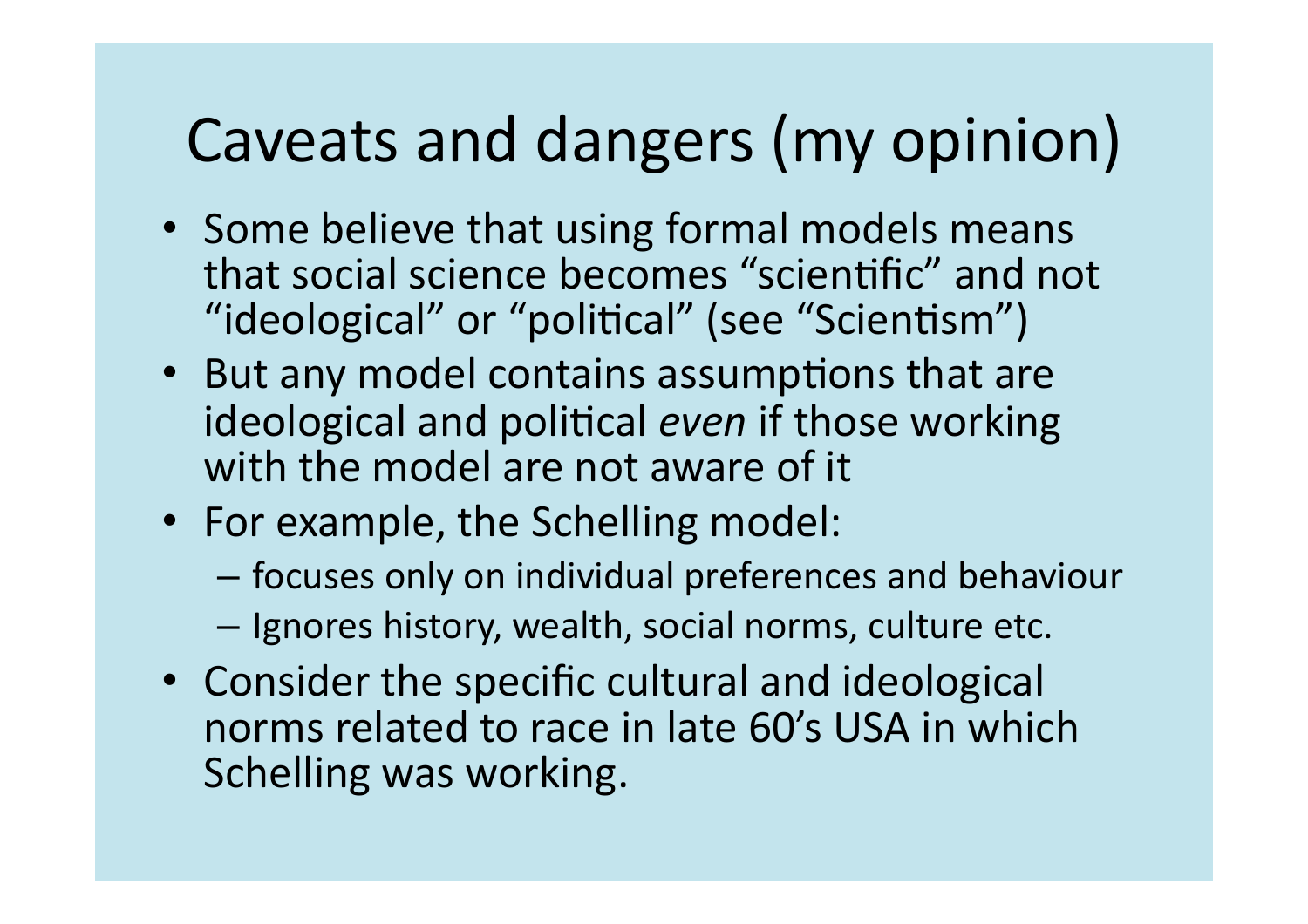- Singh and Haahr (2007) use Schelling's model as inspiration for a P2P clustering algorithm
- The paper is a little unclear, sketchy and not so easy to follow in parts
- However it does demonstrate how a social model has been applied to develop a P2P algorithm (I don't think it's been deployed)
- Singh, A. and Haahr, M. (2007) Decentralized clustering in pure p2p overlay networks using Schelling's model. In Communications, ICC'07. IEEE International Conference on, pages 1860–1866. IEEE, 2007.

#### Could a more rigorous and cleaner job be done building on this work?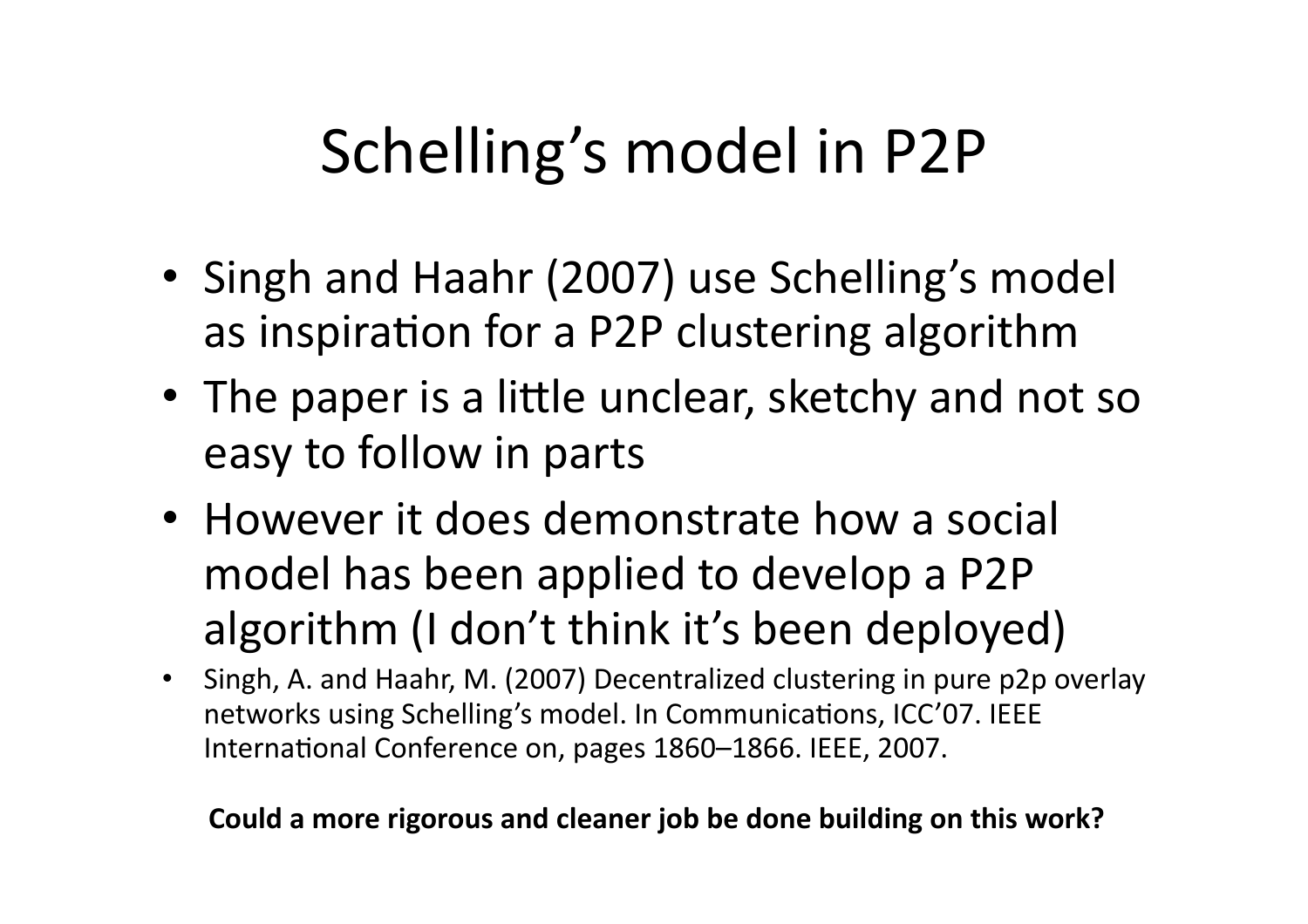"Abstract—Clustering involves arranging a P2P overlay network's topology so that peers having certain characteristics are grouped together as neighbors. Clustering can be used to organize a P2P overlay network so that requests are routed more efficiently. The peers lack of a global awareness of the overlay network's topology in a P2P network makes it difficult to develop algorithms for clustering peers. This paper presents two decentralized algorithms for clustering peers. The algorithms are concrete realizations of of an algorithm called the abstract Schelling's algorithm (based on a model from sociology by Thomas Schelling) that can be used to create a family of self-\* topology adaptation algorithms for P2P overlay networks. The proposed clustering algorithms are easy to implement, are not designed for clustering on a specific criteria and do not require separate algorithms to handle the flux of peers on the overlay network. The paper presents simulation results for applying the algorithm on random small-world topologies."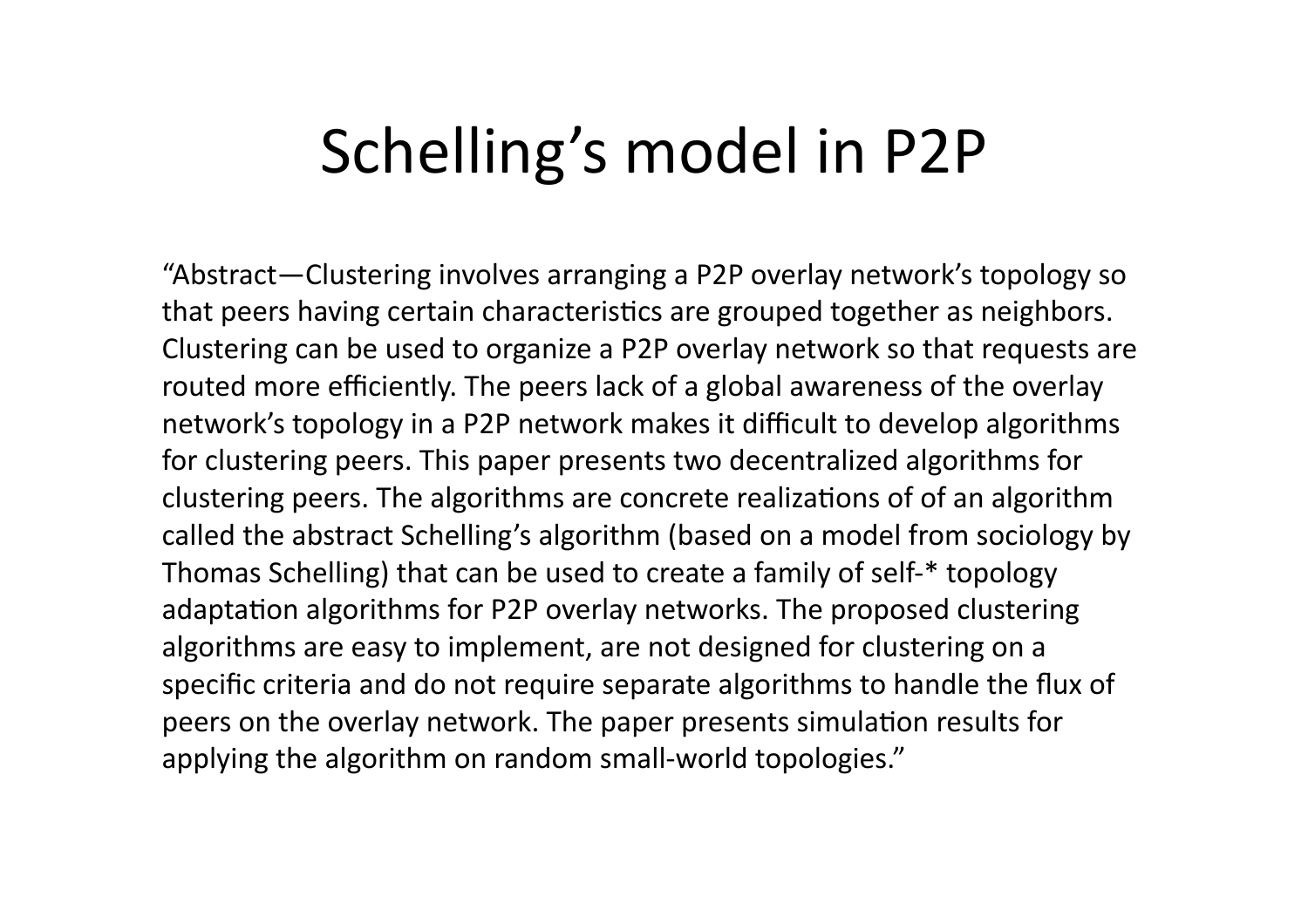**From introduction of paper (caveats!):** 

"In 1969, Thomas Schelling, an economist, proposed a model to explain the existence of segregated neighborhoods in America. He observed that the appearance of such segregated neighborhoods is caused neither by a central authority, nor by the desire of people to stay away from dissimilar people; instead, it is the cumulative effect of simple actions (moves) by individuals who want at least a certain proportion of their neighbors to be similar to themselves. Schelling's model is decentralized and self-maintaining in nature. This makes it attractive for topology adaptation in dynamic environments such as pure P2P networks, which lack a central authority."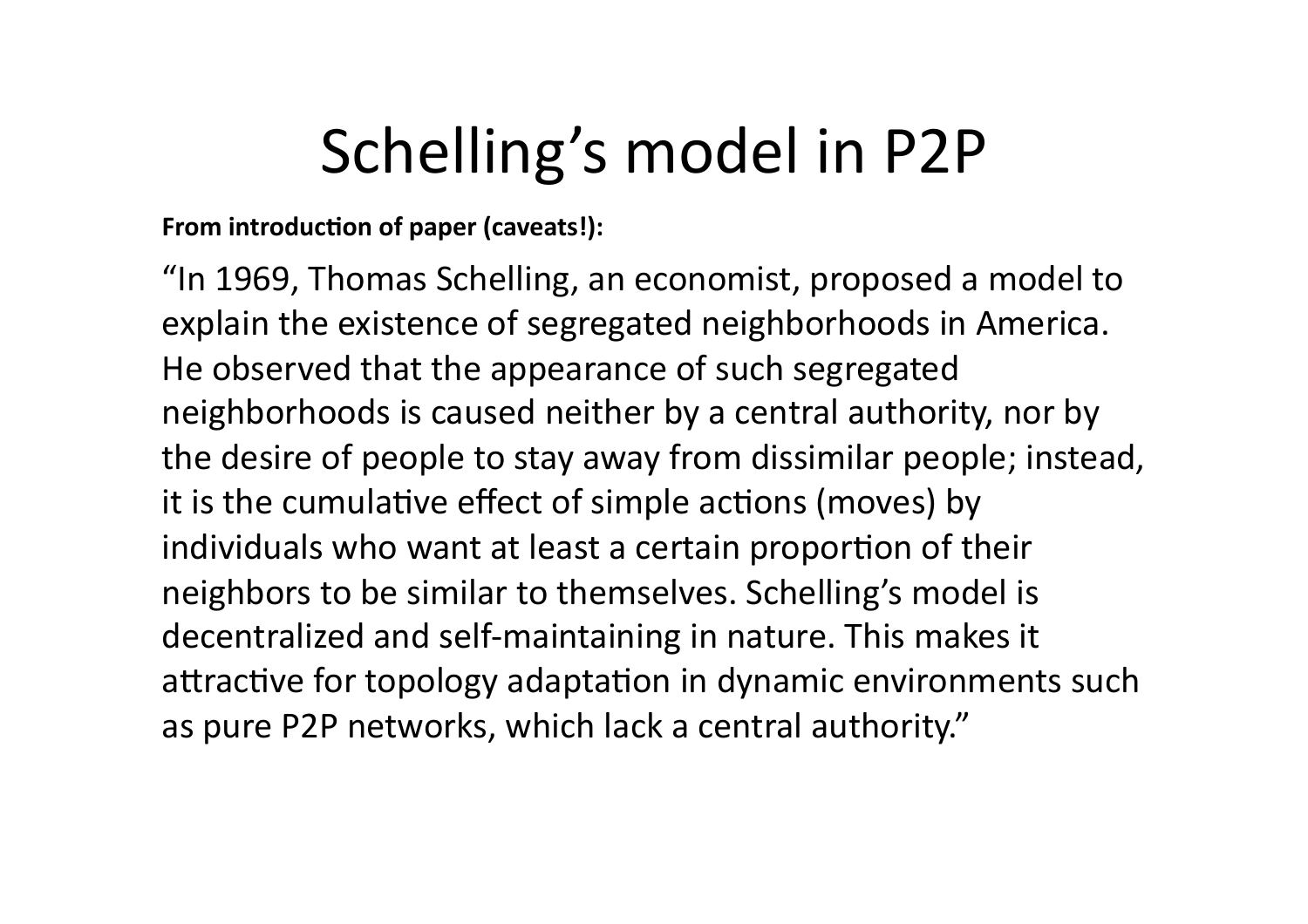| <b>Operation</b>          | <b>Details</b>                            |
|---------------------------|-------------------------------------------|
| count(propert)            | The number of neighbors of a given        |
|                           | node matching the given property.         |
| add(peters)               | Add the given peer or peers as a neighbor |
| drop( <i>peer</i> )       | Drop the given peer as a neighbor         |
| neighbor(property)        | Returns a neighbor with the               |
|                           | given property.                           |
| search( <i>property</i> ) | Search for peers on the overlay network   |
|                           | with the given property.                  |

Specified required peer operations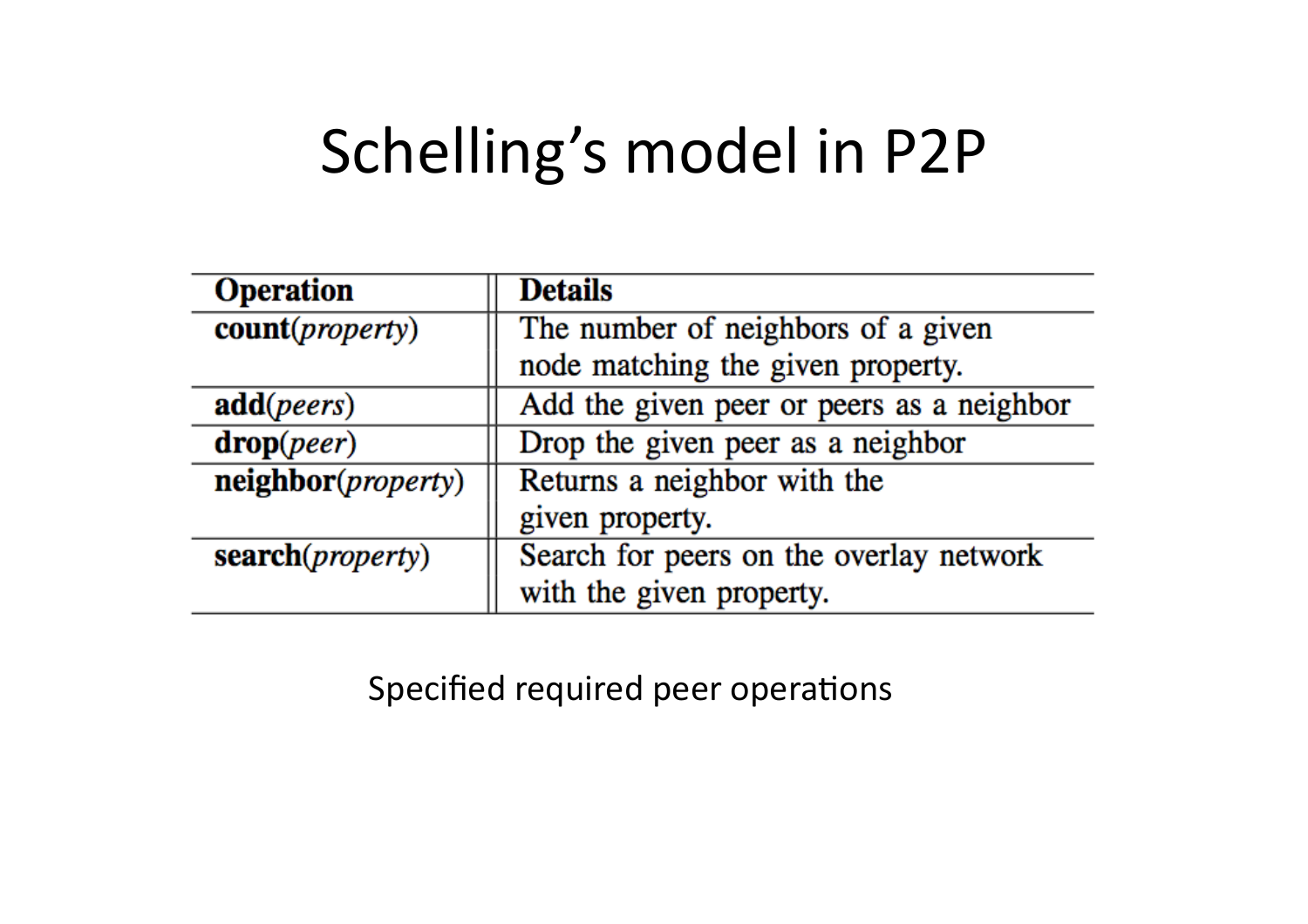# Algorithm (two variants)

| <b>Algorithm 1 SelflessClustering Algorithm</b>                                                                                                                                                                                                                                                                                                                                                                   | <b>Algorithm 2 SelfishClustering Algorithm</b>                                                                                                                                                                                                                                                                     |
|-------------------------------------------------------------------------------------------------------------------------------------------------------------------------------------------------------------------------------------------------------------------------------------------------------------------------------------------------------------------------------------------------------------------|--------------------------------------------------------------------------------------------------------------------------------------------------------------------------------------------------------------------------------------------------------------------------------------------------------------------|
| $PNSP_{desired} \leftarrow %$ of neighbors with similar property<br>desired<br>while true do<br>$PNSP_{actual} \leftarrow \frac{count(same\ property) * 100}{count(all)}$<br>if $PNSP_{actual} < PNSP_{desired}$ then<br>if count( <i>all</i> ) > 1 then<br>$drop(neighbour(different \ property \ and \ count(al) >$<br>1)<br>end if<br><b>add(search(same property))</b><br>end if<br>sleep(delay)<br>end while | $PNSP_{desired} \leftarrow %$ of neighbors with similar property<br>desired<br>while <i>true</i> do<br>$PNSP_{actual} \leftarrow \frac{count(same\ property) * 100}{count(all)}$<br>if $PNSP_{actual} < PNSP_{desired}$ then<br>drop(neighbor(different property))<br>end if<br>$sleep(\text{delay})$<br>end while |
|                                                                                                                                                                                                                                                                                                                                                                                                                   |                                                                                                                                                                                                                                                                                                                    |

PNSP = Percentage of Neighbours with Same Property. They use small number of max links per peer (I think 5)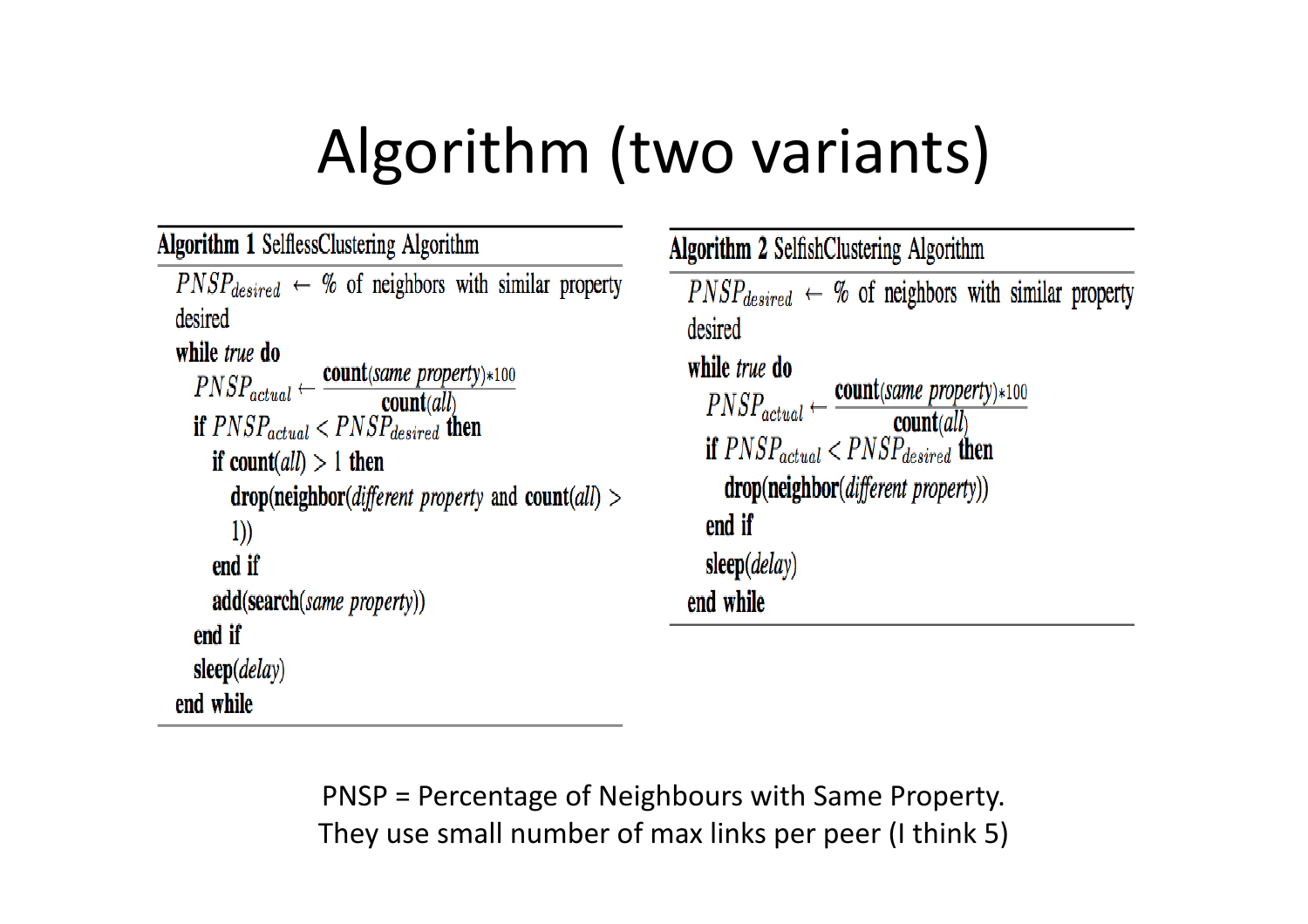#### Some results ( $NC =$  num. clusters)

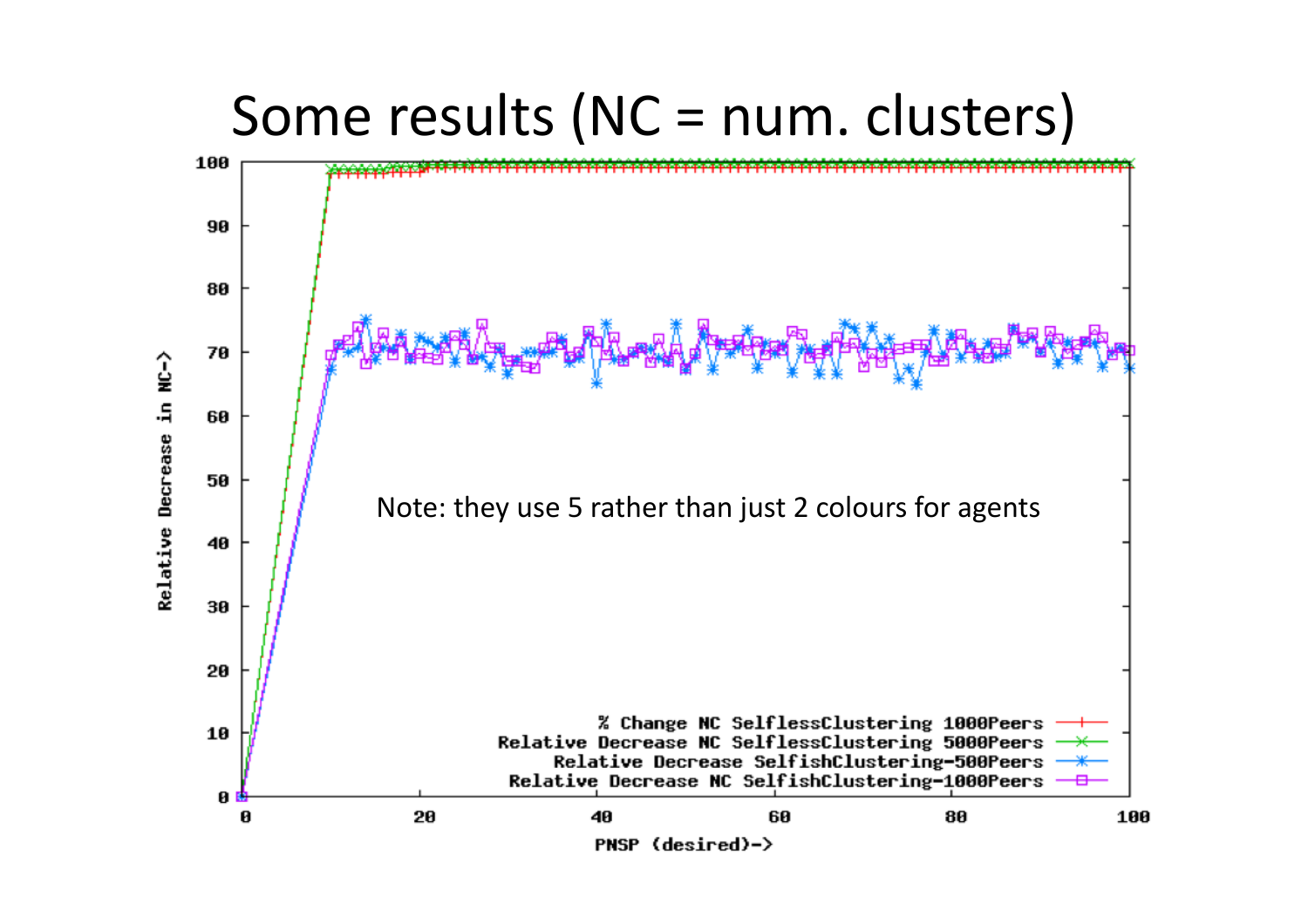#### Some results (not so clear)

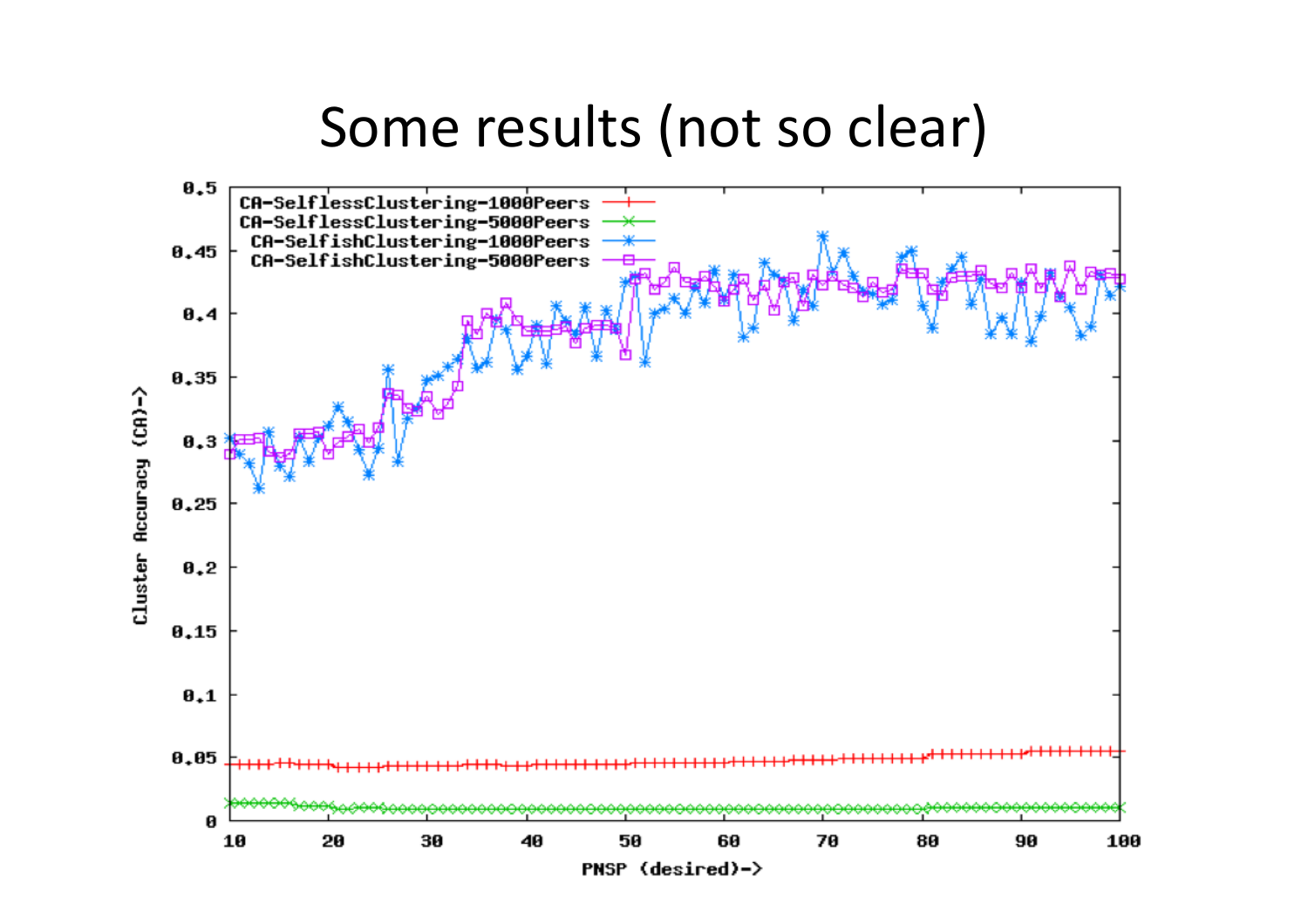# Main insight

**From paper:** 

• "For both the clustering algorithms a low value of PNSPdesired (e.g., 10 to 20) is sufficient to achieve a substantial decrease in the number of clusters. The SelflessClustering algorithm rearranges the overlay network topology to have approximately five clusters, one for each type of peers. The SelfishClustering algorithm that provides approximately a 70 % decrease in the number of clusters. However the cluster accuracy is far less for SelflessClustering clustering algorithm. So if the cluster accuracy is a concern then SelfishClustering algorithm is a good choice whereas if the decrease in the number of clusters is a concern then SelfishClustering algorithm is a good choice."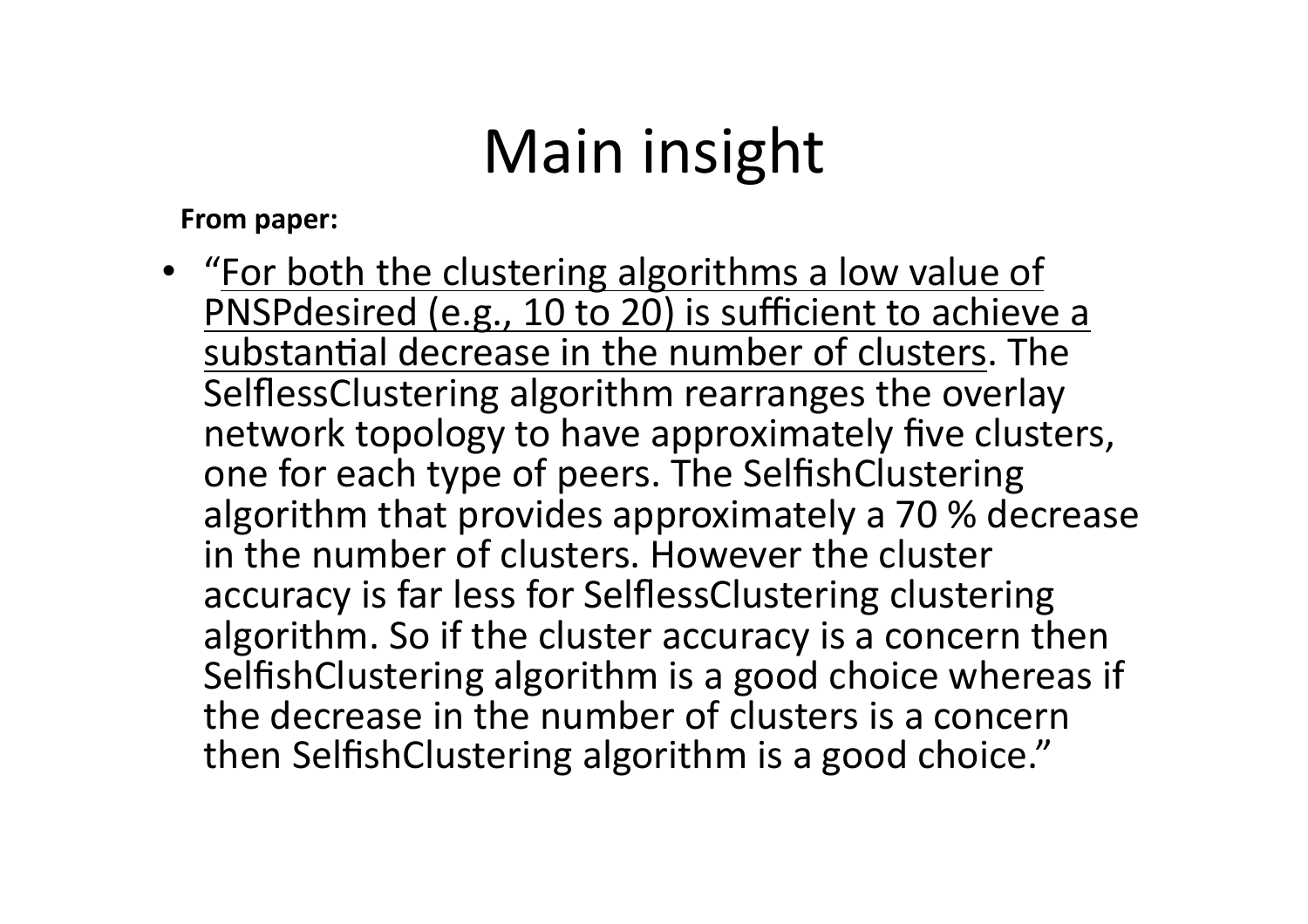## Interesting observation

**From paper:** 

• "Disconnected Topology: A critical value of PNSPdesired (called PNSPcritical) was observed above which the overlay network's topology was disconnected. The value of PNSPcritical is different for different networks. The authors were not able to find any correlation between the network and the PNSPcritical value. A typical value of PNSPcritical is 40 for SelflessClustering algorithm and 20 for SelfishClustering algorithm."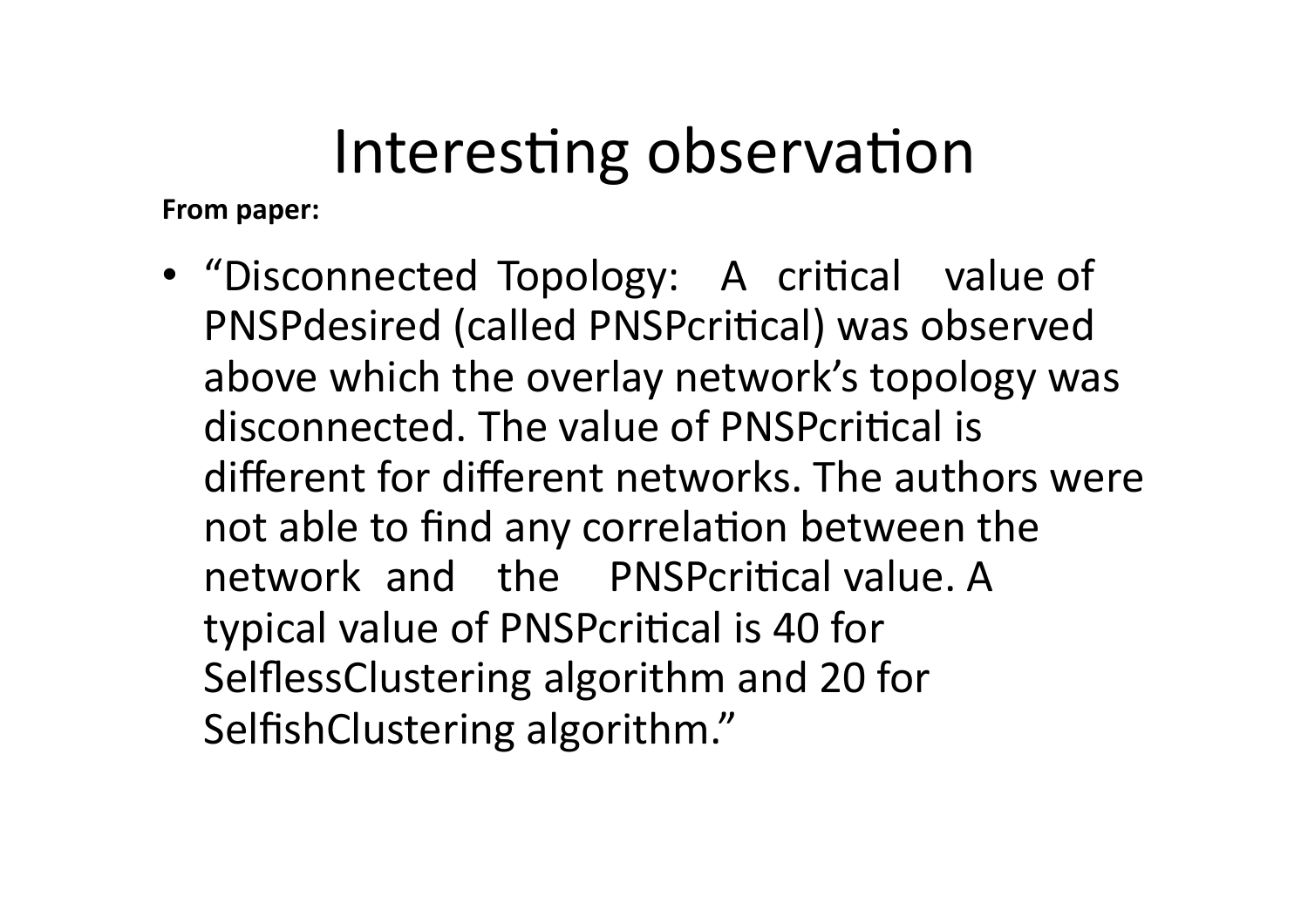# A take home message?

- Suppose you want to do some simple selforganised clustering in a P2P network
- You don't need to make the threshold of desired like neighbours high to get good results
- If you make it too high (too aggressive, greedy) then you will have  $>$  overheads and might get disconnected topologies
- If you were hacking something like this you might select a low value (10%) to start with and if it seems to work try decreasing, if not try increasing
- In your final code you can put a comment saying you used Schelling's model to guide you (which sounds better than I just guessed!)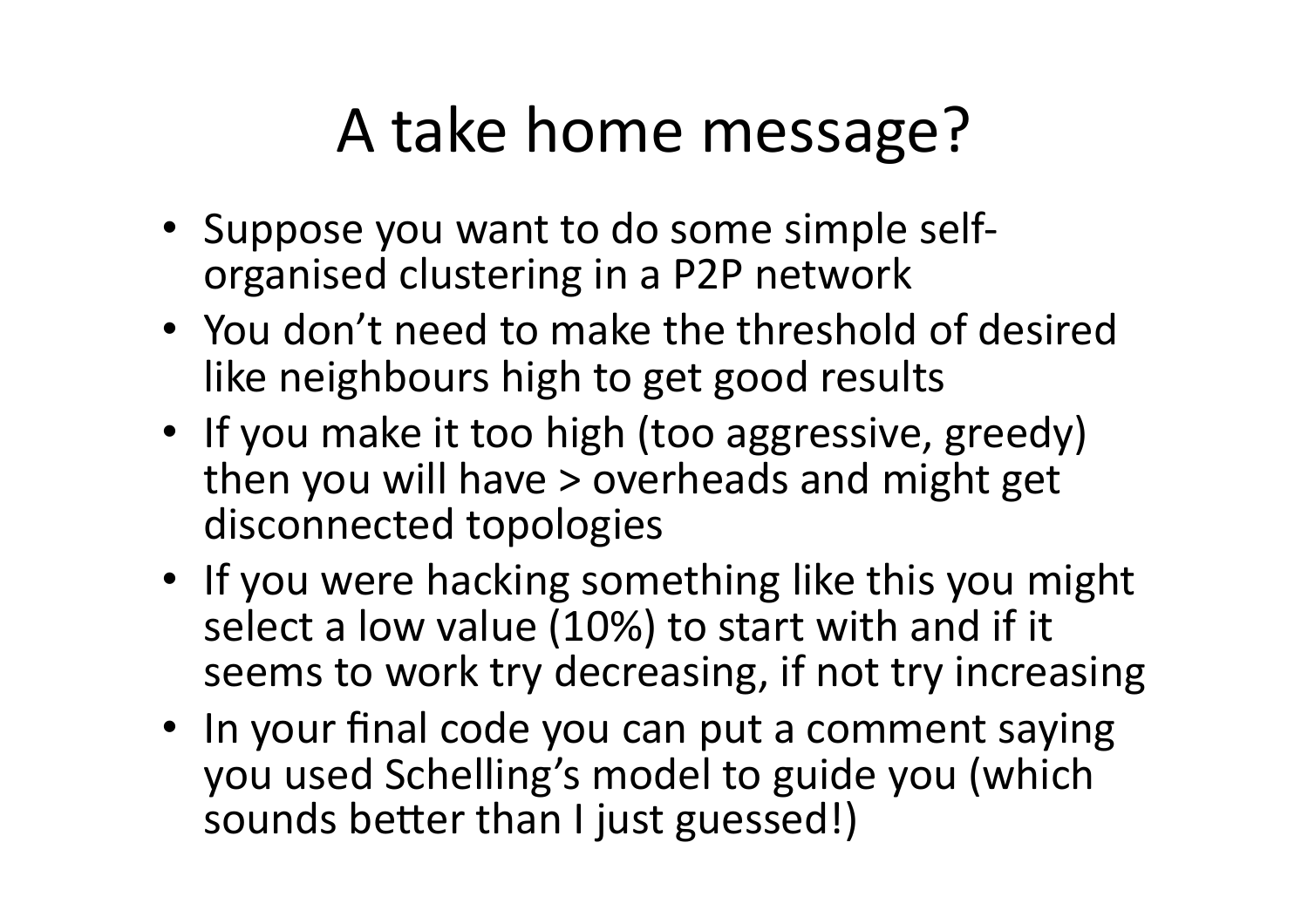# Using Schelling for "user models"

- Another way that Schelling has been applied is in generating simulated social behaviour on which mobile P2P protocols can be evaluated
- Hence the model stands in for real users, that are expected to exhibit clustering phenomena, for testing purposes
- The assumption here is that the target population will evidence "Shelling like" dynamics which protocols can be designed to exploit
- L Vu, K Nahrstedt, M Hollick (2008) Exploiting Schelling behavior for improving data accessibility in mobile peer-to-peer networks. Proceedings of the 5th Annual International Conference on Mobile and Ubiquitous Systems: Computing, Networking, and Services.

I have not studied this paper in detail – how good a use does it make of the Schelling model? Are you persuaded that this is a good way of evaluating systems?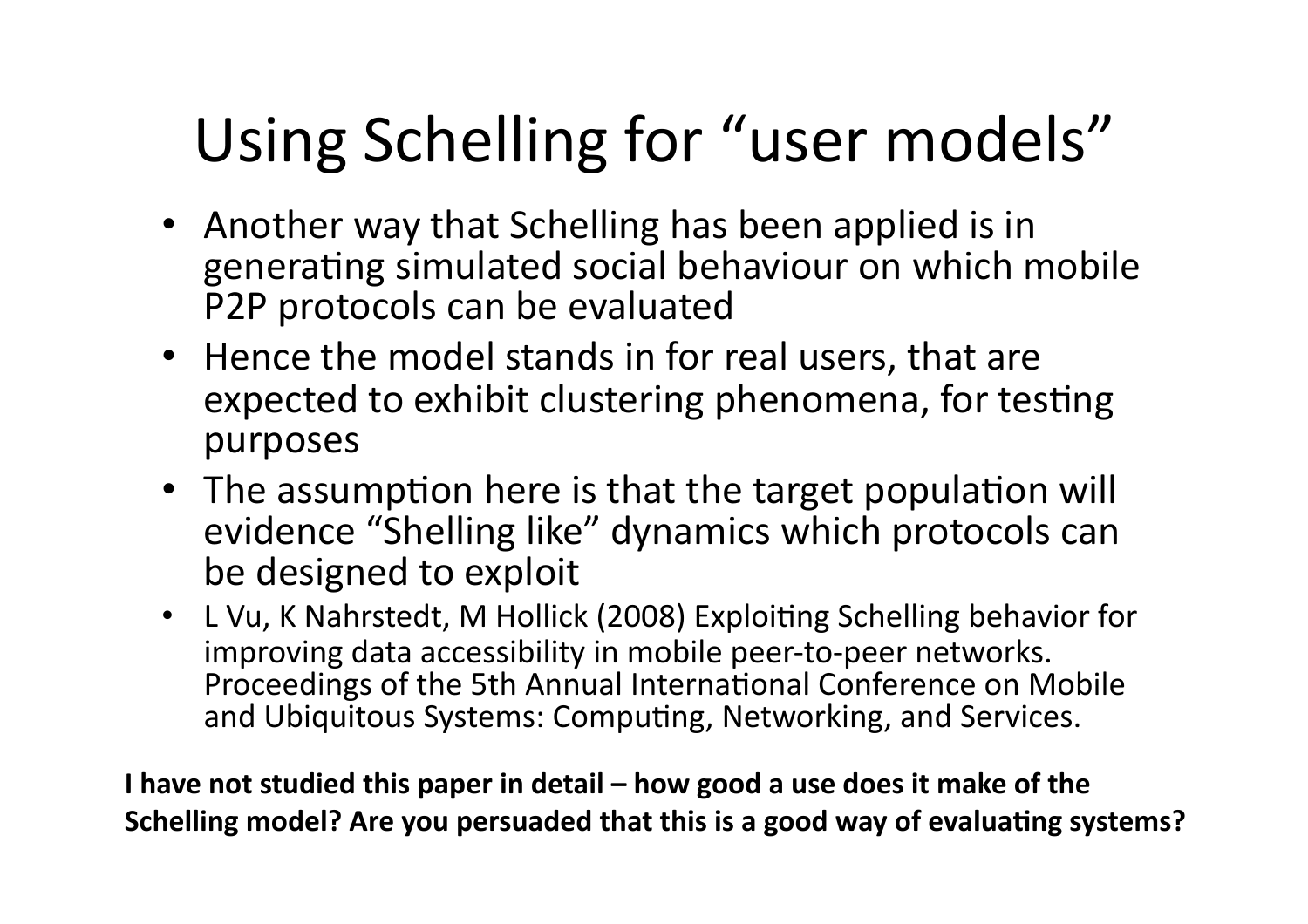#### Is Schelling's model a Cellular Automata?

- Since agents move about and search on the grid it is not a strict CA (which are fixed cells)
- Often people prefer to call it a simple *Agent*-**Based Model (ABM)**
- ABM are a generalisation of a CA where agents can interact in more complex ways in a shared environment#
- We will revisit some of these distinctions later (Individual-based model, ABM, artificial societies, system dynamics, Monte Carlo simulations, micro model, macro model etc.)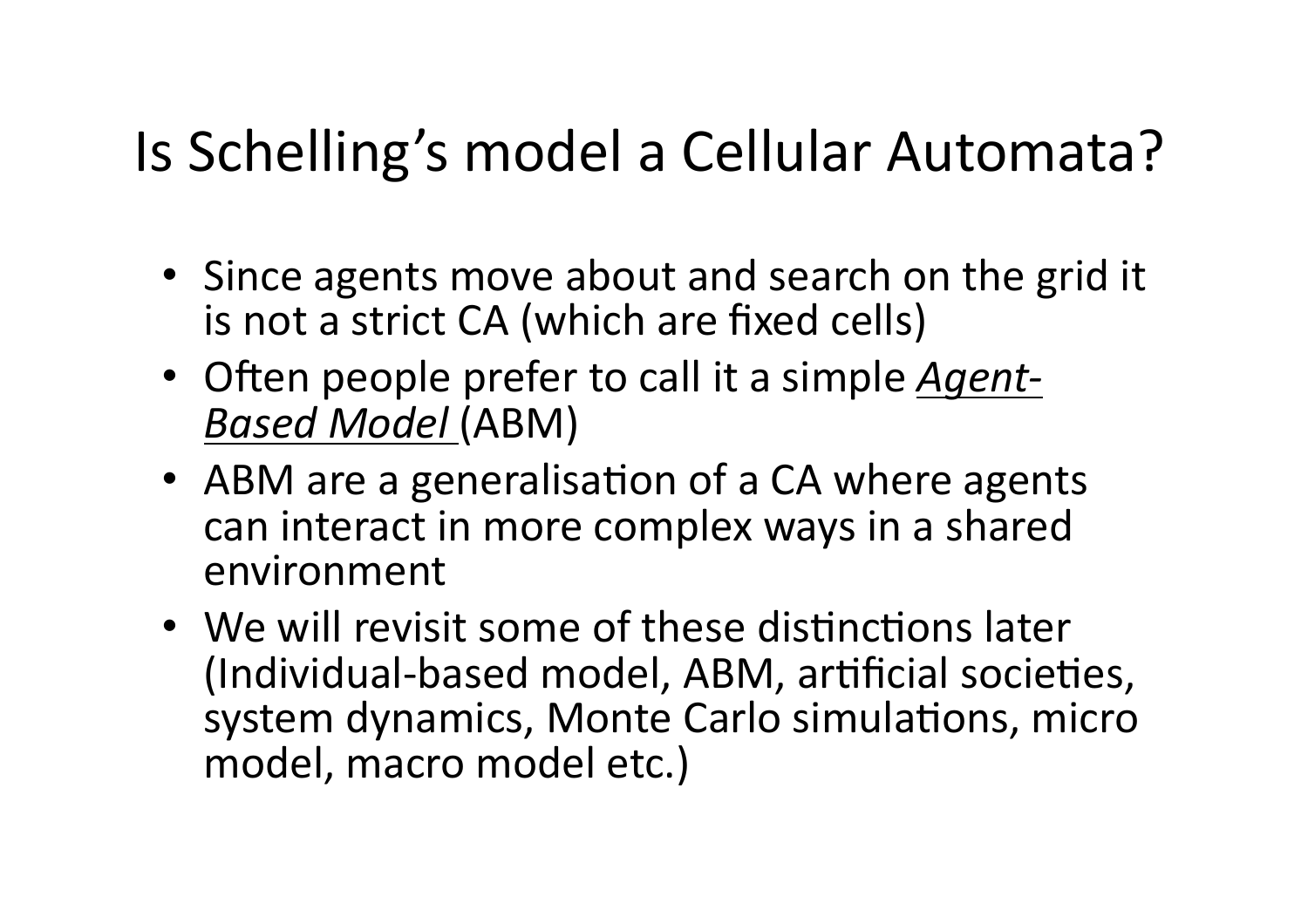# Thomas Schelling

- American political economist
- Nobel prize in economics (2005)
- Involved in post WWII Marshall Plan
- Major book: The Strategy of Conflict (1960)
- Cold war strategist, US govt. RAND
- *Not a* "game theorist", much more than that
- Helped inspire director Stanley Kubrick (who did movie 2001) to do movie "Dr Strangelove" (1964) This can be viewed as a satire on game theory – worth watching
- Rumours say that the character Dr Strangelove in the movie was partially inspired by John von Neumann
- Invented term "collateral damage" (1961) ?